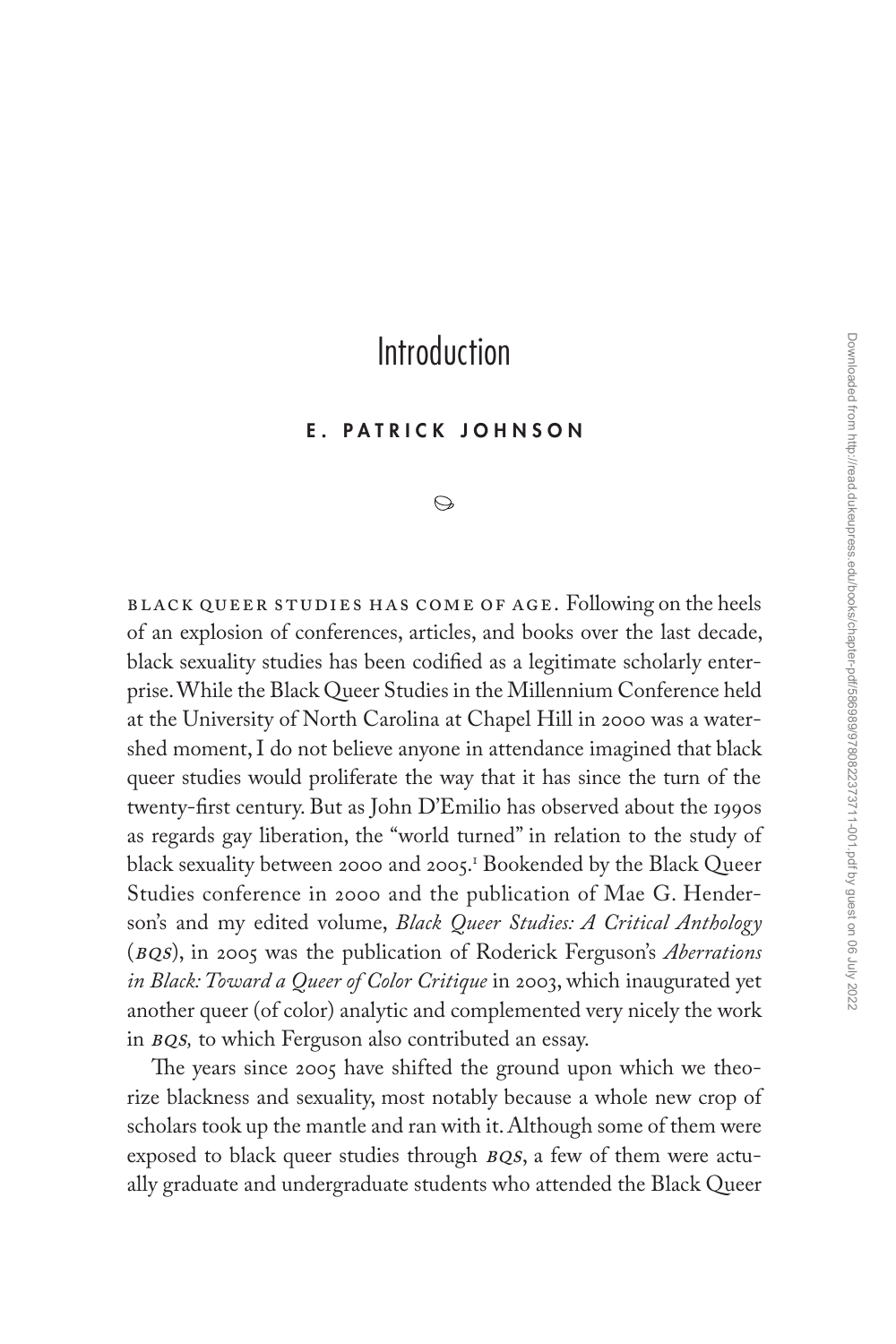Studies conference and are now newly minted PhDs, assistant professors, or recently tenured associate professors. These scholars had the benefit of coming of age in the academy during the emergence of queer studies and cultural studies and thus were invested in generating knowledge in these areas, but with race as a central concern. In their home departments, however, they were hard-pressed to find support for their research and were often discouraged from pursuing topics that focused too heavily on sexuality. What the conference and the scholarship that emerged thereafter did, then, was not only legitimize their research interests but also provide them with role models in the field to whom they could look for support. Most often—and perhaps more important—that support came in the way of new progenitors of black queer studies evaluating the work of these emergent scholars, clearing a path for them to do the work as well as legitimizing it to colleagues in discussions of hiring and through the tenure process.

The black queer "children" who came of age during the burgeoning stages of black queer studies also learned from the lessons of their foremothers and forefathers and avoided many (but not all) of the theoretical missteps their predecessors made, while also generating their own theorizations of racial queerness with a critical difference.[2](#page-22-0) And while these junior scholars critically engage and critique the work of senior scholars, they do so respectfully and with a sense of deference, but with no less rigor or candor. Thus, the title of this volume, *No Tea, No Shade*, stems from the contemporary black vernacular phrase made popular by millennial black queer blogger Qaadir Howard (also known as "Timiya") on his YouTube series and then taken up in black queer popular culture by drag performer RuPaul to indicate, "I mean no offense by what I'm about to say, but I need to speak the truth." Or, in other words, "to keep it real." The ingenuity of imbricating two "old school" black queer vernacular terms—"tea" (gossip) and "shade" (disrespect)—is apropos of how today's black queer scholars build upon the theorizations that preceded their own. In this way, new black queer studies scholars embody the signifyin(g) tradition of African American arts and criticism—that of repetition and revision with a critical difference.<sup>[3](#page-22-0)</sup>

In the introduction to *Black Queer Studies*, Mae G. Henderson and I state the aims of that volume as wanting to stage "a critical intervention in the discourses of black studies and queer studies" by creating a space for more discussion of sexuality within black studies and of race in queer studies.[4](#page-22-0) While the essays in that volume do stage such interventions and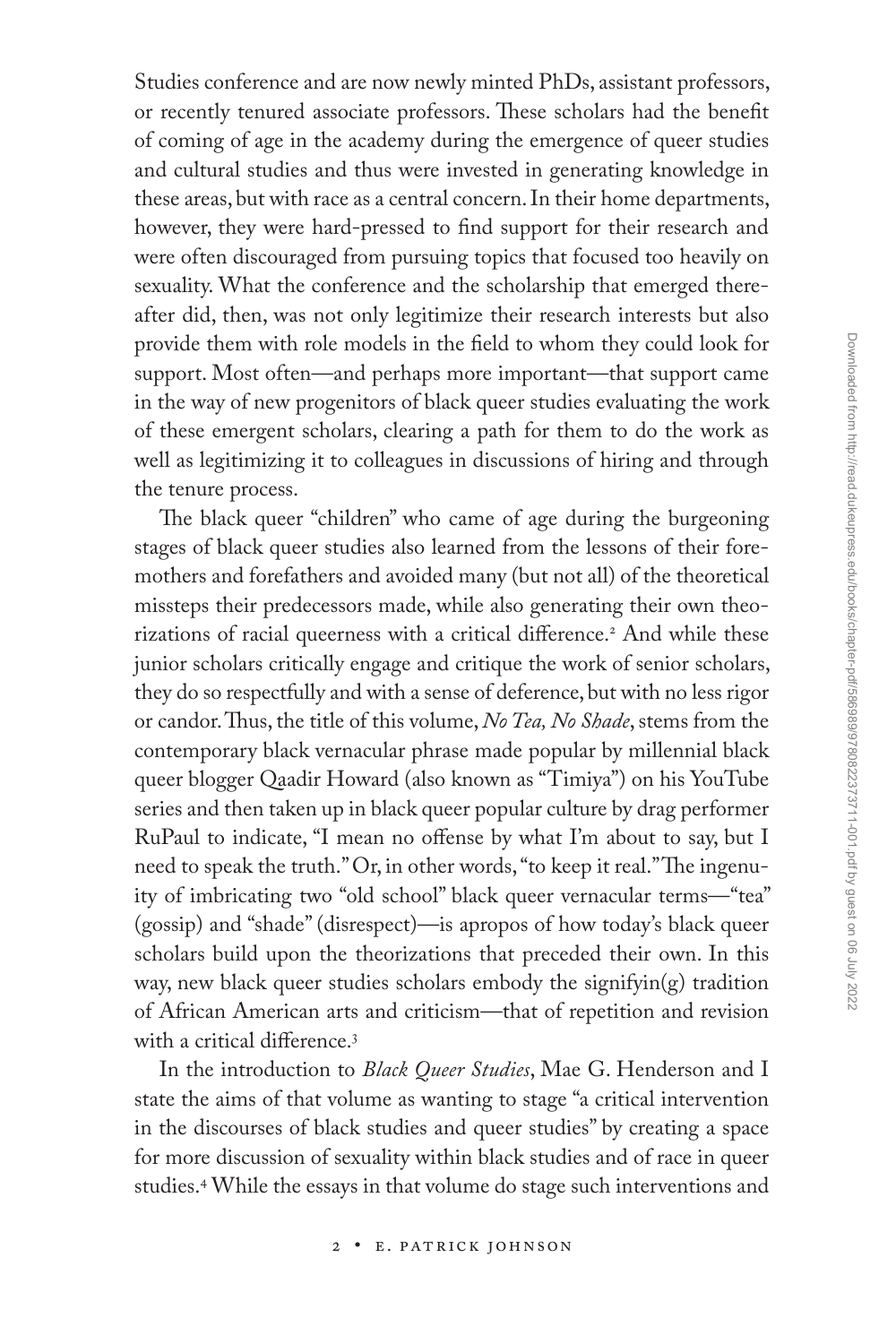discussions, they do so in the context of having to shoulder the burden of what is left out because the anthology was one of the first of its kind in the field. Anticipating this lack, Henderson and I tried to preempt one of the critiques: the absence of diasporic voices, save for the one essay by Rinaldo Walcott in which he encourages a "diaspora reading practice."[5](#page-22-0) As with any body of work that emerges in a new field of study, there are always going to be blind spots and limitations, despite every effort to avoid them. While some may indeed find silences and absences in the essays in *No Tea, No Shade*, by and large they are not the same ones of a previous generation. More than a few of the essays, for example, look beyond U.S. borders to theorize black queer subjectivity not separate from, but in relation to U.S. blackness and queerness.<sup>6</sup>

Much of this more expansive research focus is due in part to the historical context in which these scholars came of age—both chronologically and intellectually. John D'Emilio points out that the riots at the Stonewall Rebellion of 1969, while holding mythic status as the turning point in the gay liberation movement, were barely noticed by most of the country and did not result in wide sweeping policy change. He believes that Stonewall marked the "potential" of changes still to come. The 1990s, he argues, saw the symbolism of Stonewall manifest in material gains for queers in the areas of representation (for example, print, television, and film media), same-sex corporate benefits, and local-government-designated "gayborhoods," to name a few tangible examples[.7](#page-23-0) In some ways, the authors in *No Tea, No Shade* experienced these advances and more, given the demise of "don't ask, don't tell"; the shift of support for and legalization of samesex marriage; the striking down of the Defense of Marriage Act; the election of the United States' first black president, who also supports LGBT concerns; miraculous advances in treatment for HIV/AIDS; professional athletes identifying as queer; and transgender people being more visible and accepted. These cultural and societal shifts in beliefs and values about queers, in addition to the policy changes enacted, in no small way affected the kinds of topics and theoretical directions that these new scholars now almost take for granted as objects and areas of inquiry.

The academy itself has also changed over the past fifteen years. In 2000, when the Black Queer Studies conference occurred, those of us doing work on black sexuality were doing so in traditional disciplines and over and against the will of some of our department chairs and colleagues. Only a handful of the presenters were housed in gender and women's studies and fewer still in African American studies. Queer theory/studies had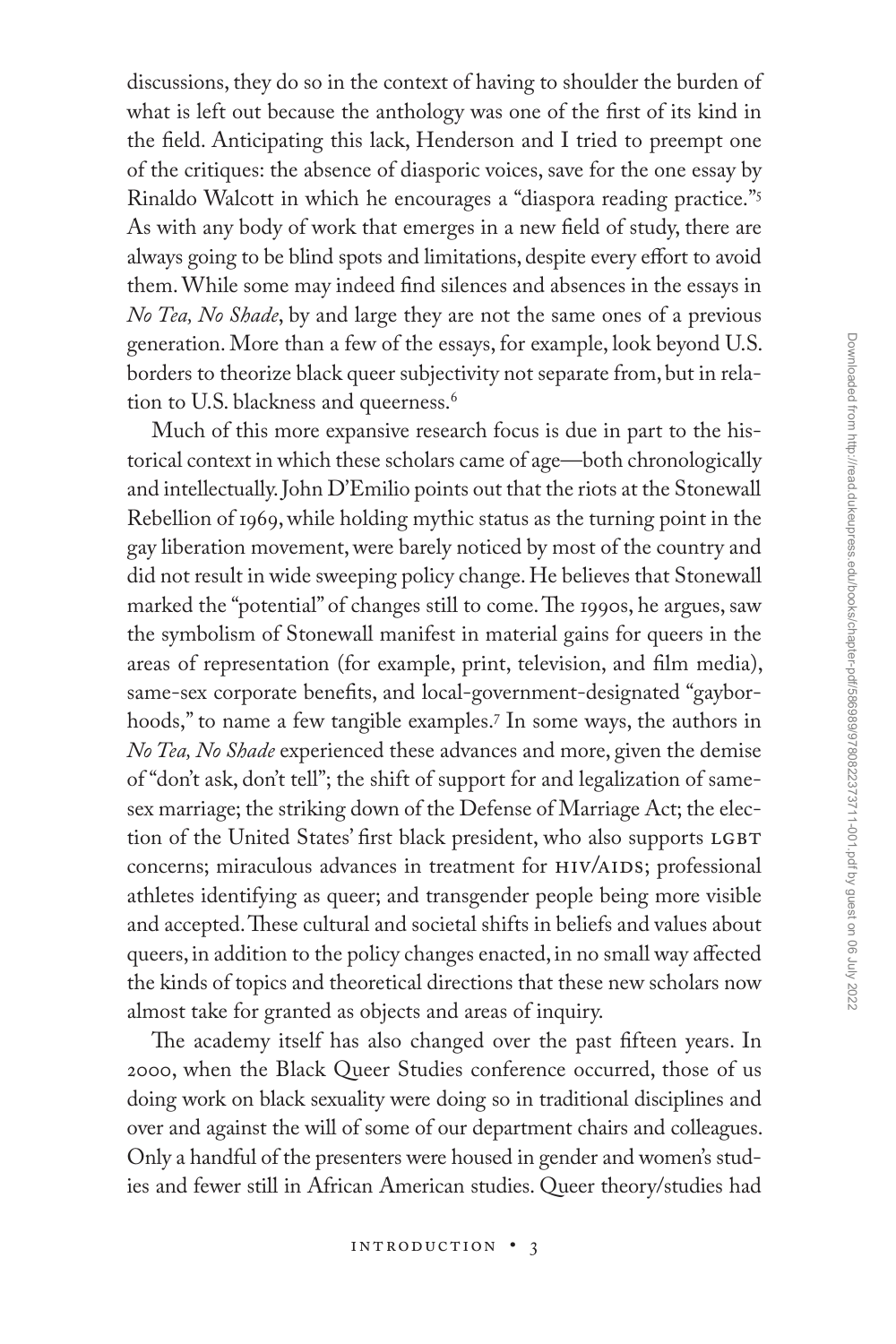been legitimized in the humanities and some social science fields such as anthropology and sociology; still, there were few teaching positions solely devoted to this area, let alone positions focused specifically on *black* queer studies. Over time, however, this has changed. During the past several years there have been positions advertised at elite private and large public institutions for scholars who focus explicitly on sexuality and even black sexuality.[8](#page-23-0) While many of these positions have been in women's and gender studies departments and programs, some have been in African American studies programs and departments. In fact, in the newly formed Department of African and African Diaspora Studies at the University of Texas at Austin, there are six faculty who do work on black sexuality—two of whom have essays in this volume[.9](#page-23-0) Indeed, a shift in the academy regarding sexuality studies manifested in a host of conferences that were interdisciplinary in nature and also had race as a central analytic optic of sexuality. These included the Race, Sex, Power conference hosted at the University of Illinois at Chicago in 2008, which brought together activists, artists, and scholars from around the country to focus on black and Latina/o sexuality; the Unleashing the Black Erotic: Gender and Sexuality—Passion, Power, and Praxis Conference hosted by the College of Charleston Avery Research Center and African American Studies in 2013; the Black Sexual Economies: Transforming Black Sexualities Research Conference in 2013 hosted by Washington University School of Law; and the Whose Beloved Community? Black Civil and LGBT Rights Conference held at Emory University in 2014, to name just a few. These conferences showcased a range of current scholarship in black queer studies and, in the case of the Whose Beloved Community? conference, policymakers and activists were integral to the list of presenters, including non-queer-identified legends such as the now deceased civil rights activist Julian Bond. In addition to the conferences, there have been several special issues of journals on black queer sexuality as well as coverage in academic professional periodicals such as the *Chronicle of Higher Education* about the increasing amount of scholarship produced in this area.<sup>10</sup> All of these professional and institutional shifts provide context for so many emerging new voices in the field. But there is also a sense of daring in the current black queer scholar-

ship that takes a diferent tack than earlier work. No tea, no shade, but unlike some of us black queer scholars who were part of the first "wave" of black queer studies, the current children's work, to a degree, is not bound by the same institutional, disciplinary, and publishing politics. They are not, for instance, concerned as much with "intervening" in (white) queer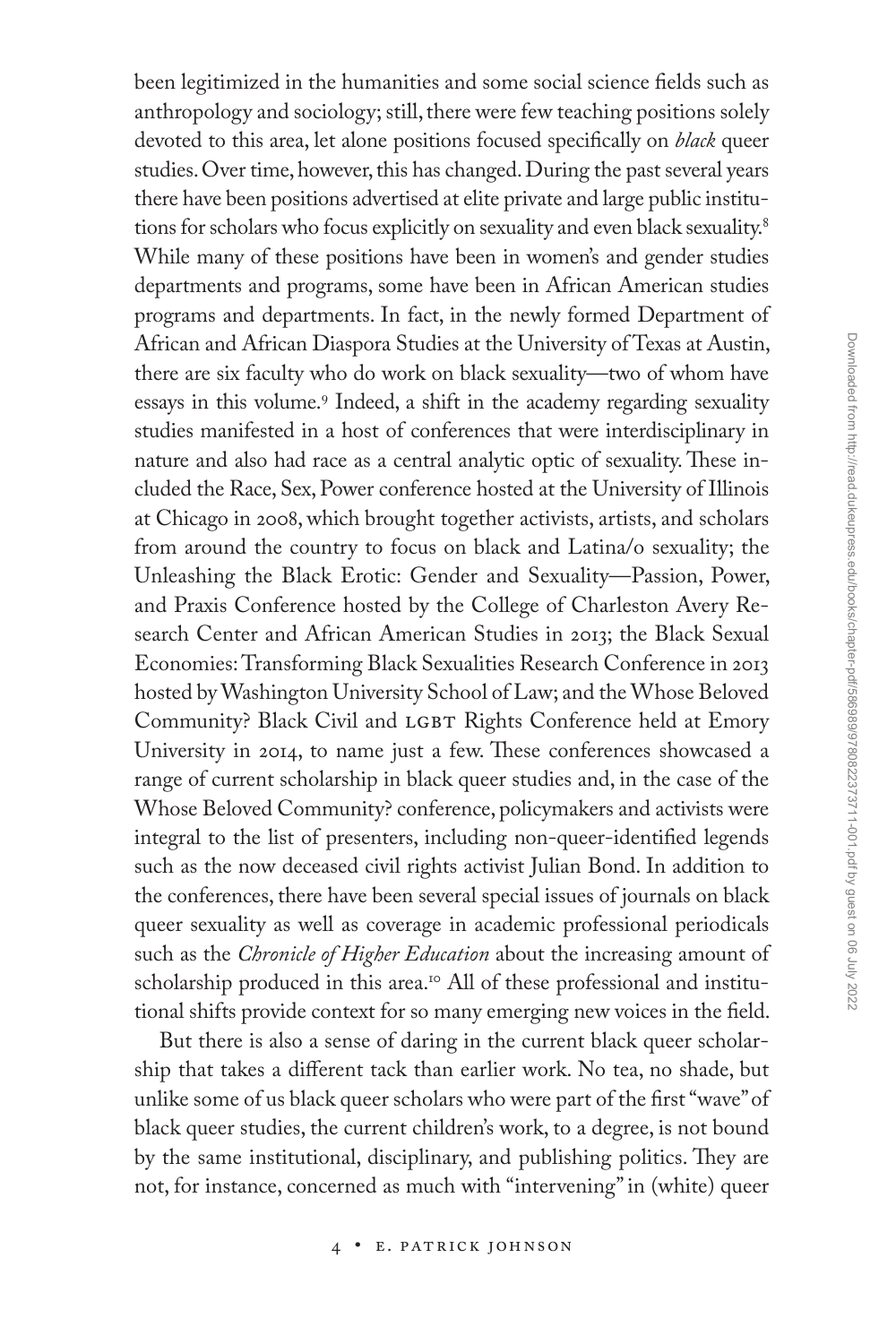studies as much as they are in pursuing their own agenda despite what is going on in "traditional" queer theory and as if race and class always already matters.There are no manifestos or battle cries; there is just the work. This is not to suggest that these scholars are apolitical or naïve about what is at stake with their work or in the world around them. Quite the contrary. They simply do not allow the negative discursive and material terrain that is the academy to compel a response. Many of this new generation of intellectuals are also grassroots activists, community organizers, and community leaders, and they traverse quite easily between the front porch and the lectern as they embrace the ever-increasing need to speak to multiple audiences. Their scholarship is the fruit of the old heads' labor of beating back the brush, clearing the land for a new crop to grow. Indeed, more than a few of the essays in this volume employ the work of scholars from the BQS volume, such as Cathy Cohen, Charles Nero, Rinaldo Walcott, and myself. They also rethink or reconsider even canonical black queer figures like Audre Lorde and Barbara Smith while practicing those same writers' grassroots activism. The contributors to *No Tea, No Shade* are conscious of the struggles of their forebears—both those in the distant past and those still actively producing scholarship—while also acknowledging that their struggles and interests are not exactly the same. Sankofa-like, the new black queer studies pays homage to the past so that it can propel the field forward. I can locate three areas of interest that the current generation of black queer scholars has taken up that build upon or signify on the work that has come before: social media, pornography/explicit sex, and black feminism as queer theory. Below, I want to provide a few examples of the new work in these areas.

At the turn of the twenty-first century, social media forms such as Myspace and Facebook were not in existence. And, while the BlackBerry mobile device was around, it was not as sophisticated as the contemporary smartphone (that is, iPhone and Android) with apps like Grindr, Jack'd, iDate, Scruff, and Guy Spy, which provide virtual sites for LGBT folks to find one another, build community, network, and hook up. Indeed, technology has evolved so quickly that it has had an enormous impact on the ways queers enact desire. The racial and class implications of these virtual forms index long-standing discourses that position the raced and working-class body as other and the white middle- and upper-class body as idyllic. Black queer theorists of today understand this phenomenon in ways that those of an earlier generation could not because, to a large degree, their everyday existence has been shaped by the forces of social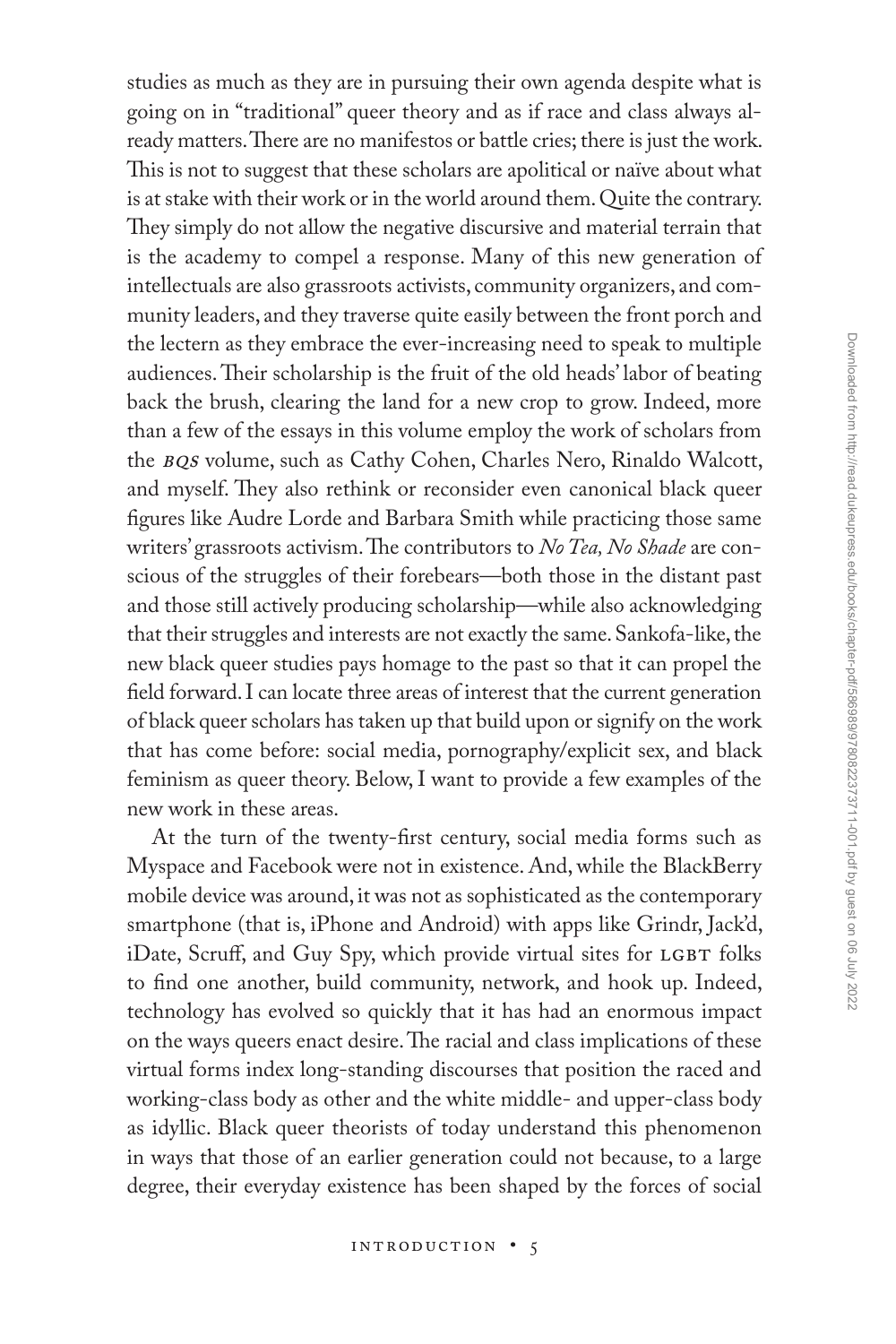media, including their sexuality. In his book *Virtual Intimacies: Media, Affect, and Queer Sociality*, Shaka McGlotten, one of the contributors to this volume, takes up the question of how cyberspace has altered our notions of intimacy and how "the particularities of our [black and Latino gay men] racial enfleshments have operated as obvious and not so obvious drags on our erotic or romantic possibilities."<sup>11</sup> Trained as an anthropologist, McGlotten draws on ethnographic field research to engage black and Latino gay men (including himself) about the ways in which they theorize their own sexual pleasure, desire, and heartbreak through their engagement with social media across various platforms. The temporal and spatial arrangements of these platforms are quite diferent from the ones that Dwight A. McBride theorizes about in his landmark essay on the "gay marketplace of desire" in which he describes the implications of the transition from gay personal print ads to online chat rooms as a watershed moment because of the ways in which it simultaneously simplified and further privatized the placing of ads.<sup>12</sup>

No tea, no shade, but in today's gay marketplace of desire, with an app like Grindr, one does not have to go through the trouble of placing an ad and waiting for a response, or even go through the trouble of entering a chat room; rather, all one need do is open the app, peruse pictures, and see who is closest. Hooking up has never been so easy—except that it is complicated by the same racial and class profiling that occurs in nonvirtual spaces. In many ways, McGlotten engages the same questions as McBride in terms of how sexual desire is always already a product of cultural and social conditioning, which, in this country, always means the long shadow of white supremacy. On the other hand, what is unique about McGlotten's approach within the context of black queer studies is that it employs social scientific methods like ethnography to engage theoretical discourses that typically circulate in the humanities, such as affect theory, media studies, and cultural studies. While interdisciplinarity is far from new in black queer studies, the particular employment of these methods and theories exemplifies the ways in which black queer theorists today maneuver within various fields, often deepening the work that preceded it. In the case of McGlotten, his is the first wholesale study of contemporary social media forms and their impact on the affective economy of black queer desire.

The technological advances that have occurred in social media have also affected the ways in which black queers engage in sex and represent it. Sites such as XTube.com, Black2ube.com, blacklesbianfuck.com,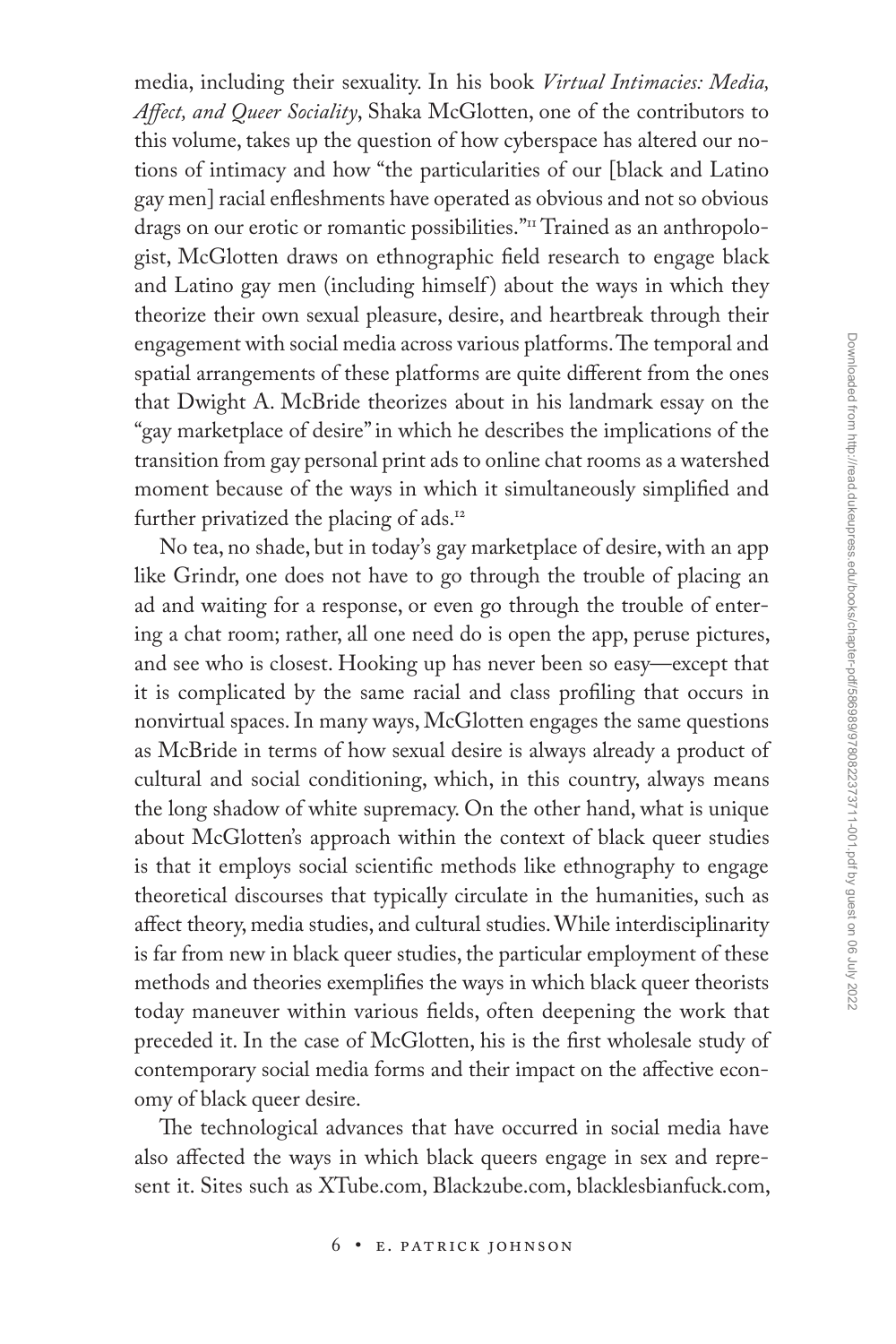sweetblacklesbians.com, and others, where everyday people post selfmade videos of themselves engaged in a whole range of sex acts, have made pornography more accessible to consume for those who cannot afford to rent, buy, or download it. Thus, the broader dissemination and accessibility of black queer porn has, in some ways, made discussions of explicit black queer sex less taboo or less "shocking" than, say, when a book like *Gary in Your Pocket*, a collection of poems, diary entries, and stories by black gay writer Gary Fisher, who died of AIDS in 1993, and edited by the late Eve Kosofsky Sedgwick, was published—especially in academic circles. Fisher's candid depictions of bondage, dominance, sadism, and masochism (BDSM) with (mostly) white men from his life in San Francisco and North Carolina were challenging for even the most progressive queer theorists during the 1990s. In one passage he writes: "I hadn't seen his cock, didn't know it would be so big, so unmanageable—hadn't I always wanted to die this way? He pushed toward my throat, curled me tighter, and drove my head down on it, still talking about death like it was our only alternative. Maybe I understood this mechanism, I'd become the middle of, understood its strength, its unrelenting, its selfishness and selflessness. I tasted his salt, his ooze, and my throat jumped, but I could not dislodge  $him.$ "<sup>[13](#page-23-0)</sup>

Perhaps it was the currency of the devastating effects of HIV/AIDS that made Fisher's writing so difficult to read, or perhaps it was the sense of nihilism that seemed to haunt his personal accounts; whatever the case, Fisher's work emboldens black queer theorist Robert Reid-Pharr five years later to open the introduction of his book *Black Gay Man* with a description of his white then-lover coming on his face—a scene evocative of Fisher's writing: "When he comes, usually standing over me, jerking hard at his dick and making those strange moon faces, the liquid spills out almost like accident. He drawls, 'Goddamn, Goddamn,' as the goo hits my skin.["14](#page-23-0) It is a passage that leads Dwight A. McBride to clutch his pearls, "put the book down and call a friend," but then later, in a self-reflexive moment, recognize that Fisher's and Reid-Pharr's provocation was more about tapping into potential readers' investments of propriety, self-censorship, and (black) respectability. McBride acknowledges: "Nothing that Reid-Pharr or Fisher had said in either instance was news to me. Nothing that they had described was thought of, lived, or talked about openly with close gay friends and confidants. I allowed myself to be shocked by the public nature of these declarations, the fact that they were out there in the world. They did not ascribe to the 'positive' representation of black life, or of black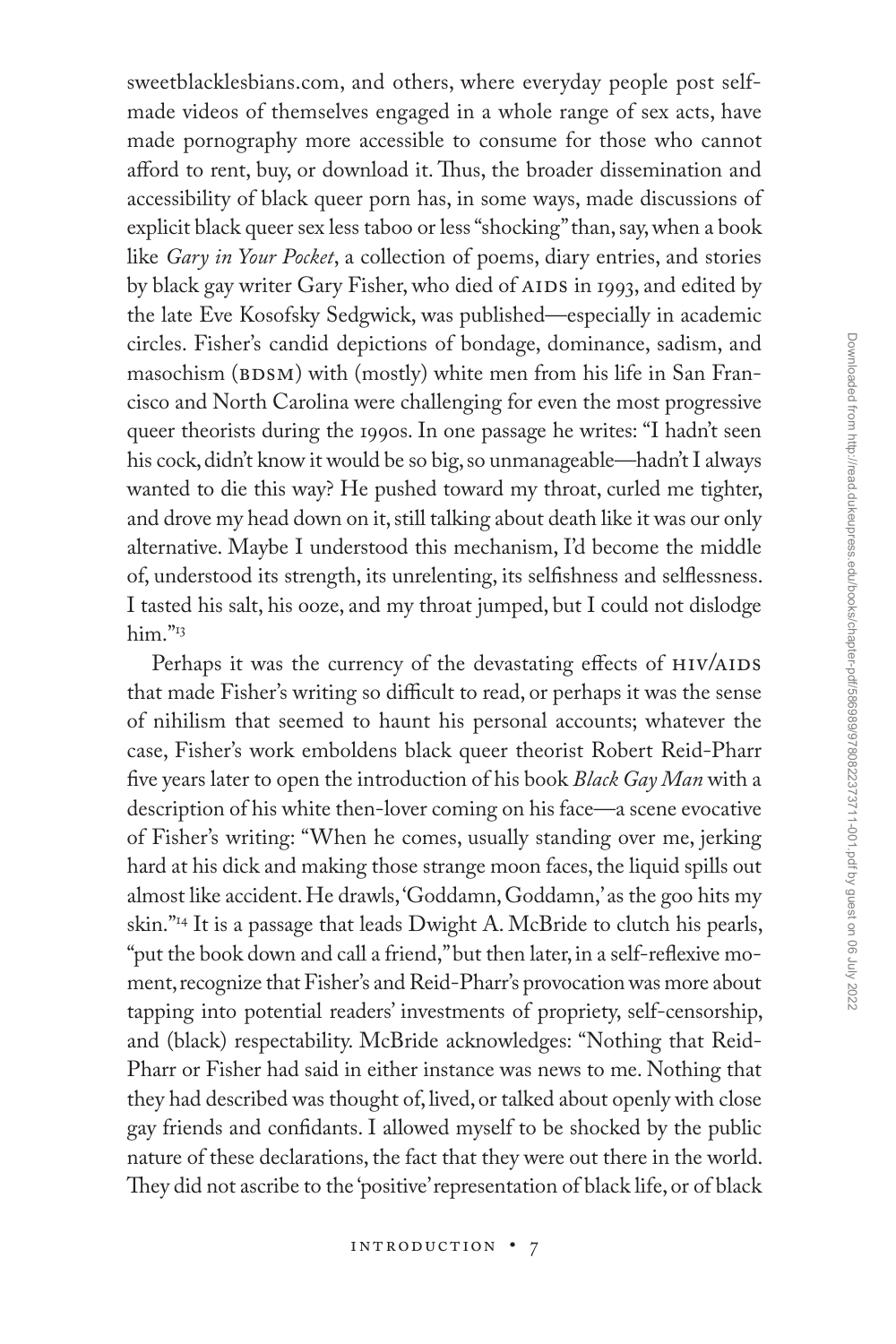gay life, that we have been so thoroughly programmed to respect, revere, and, as critics and commentators, to produce."[15](#page-23-0)

In his self-reflection, McBride, one of the progenitors of black queer studies, indexes the hold that black respectability politics had on many of us doing work early on in this field of study. I do not want to suggest here that every writer or critic working on black queer sexuality before the publication of *Gary in Your Pocket* censored their creative or critical work in deference to a politics of black respectability. Certainly, such black writers and critics as Bruce Nugent during the Harlem Renaissance, James Baldwin in the 1950s and 1960s, Samuel Delany in the 1960s and 1970s, and Cheryl Clarke, Marlon Riggs, Essex Hemphill, and a host of others in the 1980s were describing black queer sex in explicit terms. What is notable here, however, is that most of this work was in the realm of fiction or poetry and was published by trade presses. Yes, the "shock" of *Gary in Your Pocket* was the representation of the racialization of erotic power in explicit terms, but it was also the fact that a university press published it. Thus, what I am suggesting, as McBride does, is that for those of us who did work early on in black queer studies, especially as it became codified in the academy as a legitimate field of inquiry, the protocols and limits of what we thought would be acceptable academic discourse was always already bounded by the traditional training we received in our respective fields and graduate programs. Being provocative within certain boundaries was acceptable, but that boundary shrunk and increased based on the venue of the publication, the institution where one was located, and the particular setting. Describing explicit sex acts—let alone one's own was, and for some of my generation and earlier still is, taboo within the realm of academic writing and presentation. Indeed, I recount these earlier instances of provocative writing and the anxiety about its production to note how many current black queer studies scholars do not think twice about critically engaging and presenting explicit descriptions of taboo black queer sex—others or their own.

Regarding explicit sex acts and their depictions, I call on the example of Marlon Bailey's work, whose essay in this volume takes up "raw sex," "barebacking," or same-sex sex without the use of a condom. In his paper, "What I'm Told, What I Want, What I Do," delivered at the 2014 Whose Beloved Community? conference, Bailey chronicles the story of "Raheim," a black queer man who attends a sex party where only raw sex is allowed. Bailey performatively renders Raheim's sexual encounter with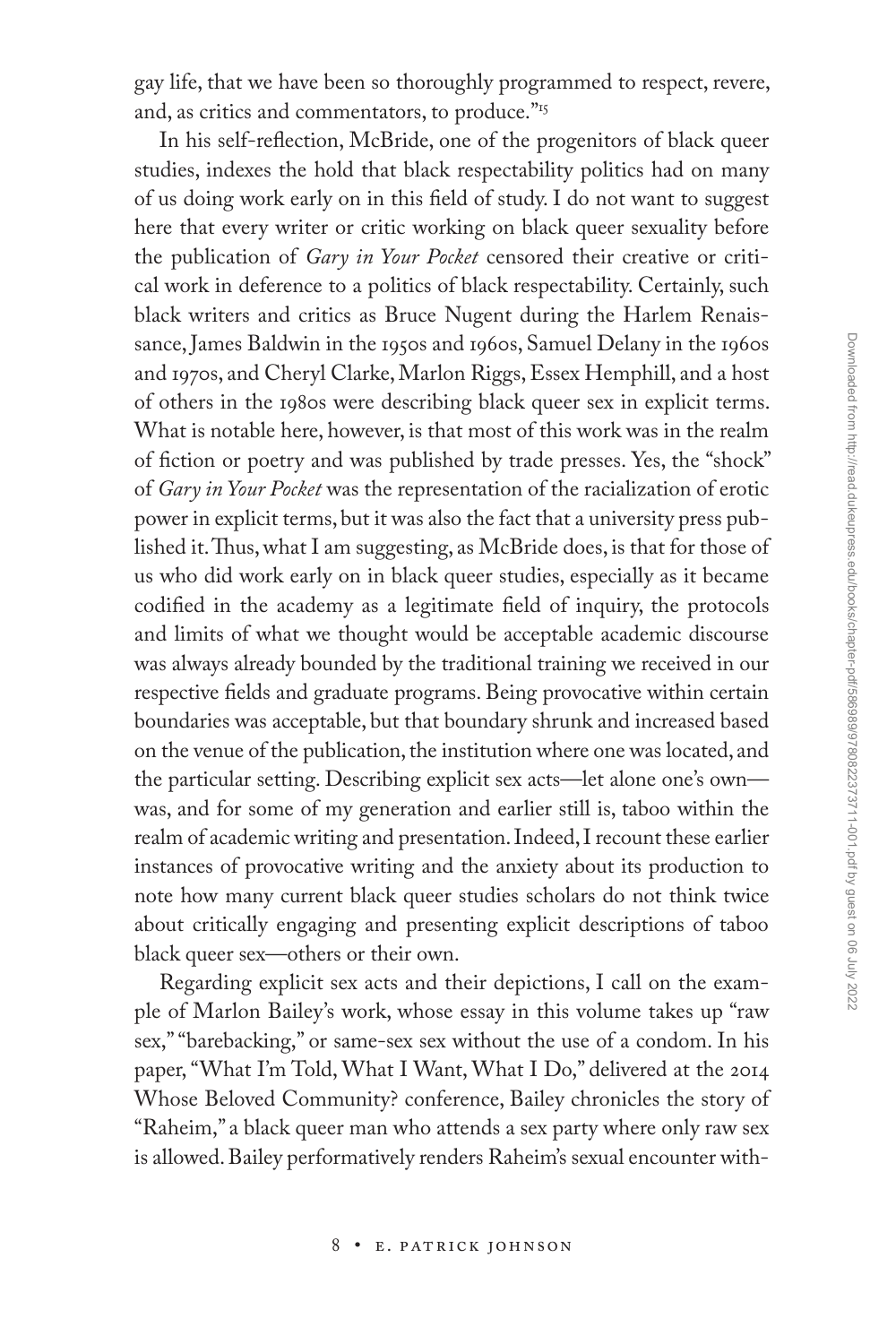out any self-consciousness, even enjoying the retelling of his interlocutor's story as the audience listens intently:

After Raheim takes off all of his clothes, places them into a paper bag (with his handle written on it), and gives it to a guy working the party, he enters the dark back room. As soon as he enters he smells a mixture of sweat and cologne. He sees a king size bed with dudes getting fucked all over it, some doggy style, up against the wall, and others on their backs on the bed, in every corner of the room. Everybody's fucking raw, and he neither sees nor feels condom packages on the floor. A dude comes up to Raheim, bends down [in] front of him and puts his dick in his mouth and starts to suck it until it gets hard. Then he turns around and claims a corner of the bed. He bends over and toots his ass up, signaling to Raheim to enter him raw. Soon after Raheim starts to fuck him, the guy's ass is so tight and hot that after a few pumps, Raheim feels like he is about to bust, "You gon let me cum in this booty . . . huh[?] . . . You gon let me cum in this booty?" The guy moans and starts breathing really hard, as his thighs begin to shake intensely, "Yea bust that nut nigga; give me them kids."[16](#page-23-0)

I must say that as an old-school mother, [17](#page-23-0) I did clutch my pearls a time or two during Bailey's presentation at the explicit nature of Raheim's adventures. The rest of the audience, who were mostly of a younger generation, however, engaged in an almost call-and-response to Bailey, as they snapped their fingers and responded verbally to his erotic performance. Harkening back to Fisher and Reid-Pharr, one might assume that this representation of black queer sex within an academic setting would be shocking, not so much because of the language used to describe the sex acts (although the language is explicitly provocative), but more so because of the *kind* of sex being narrated: unprotected same-gender sex. Given the scourge of HIV/AIDS on the black community, the notion of black people seeking out opportunities to engage in high-risk sex is indeed a hard nut to swallow (pun intended). But the point of Bailey's paper and the essay included in this volume is that desire is dangerous, and despite evidence to the contrary, some marginalized groups like black gay men are willing to take risks that might endanger their lives just so that they can experience intimacy—through touch, sweat, heat—in ways that they never experience living in white supremacist society that constantly rejects them. Indeed, Bailey's research casts a light on raw sex as a practice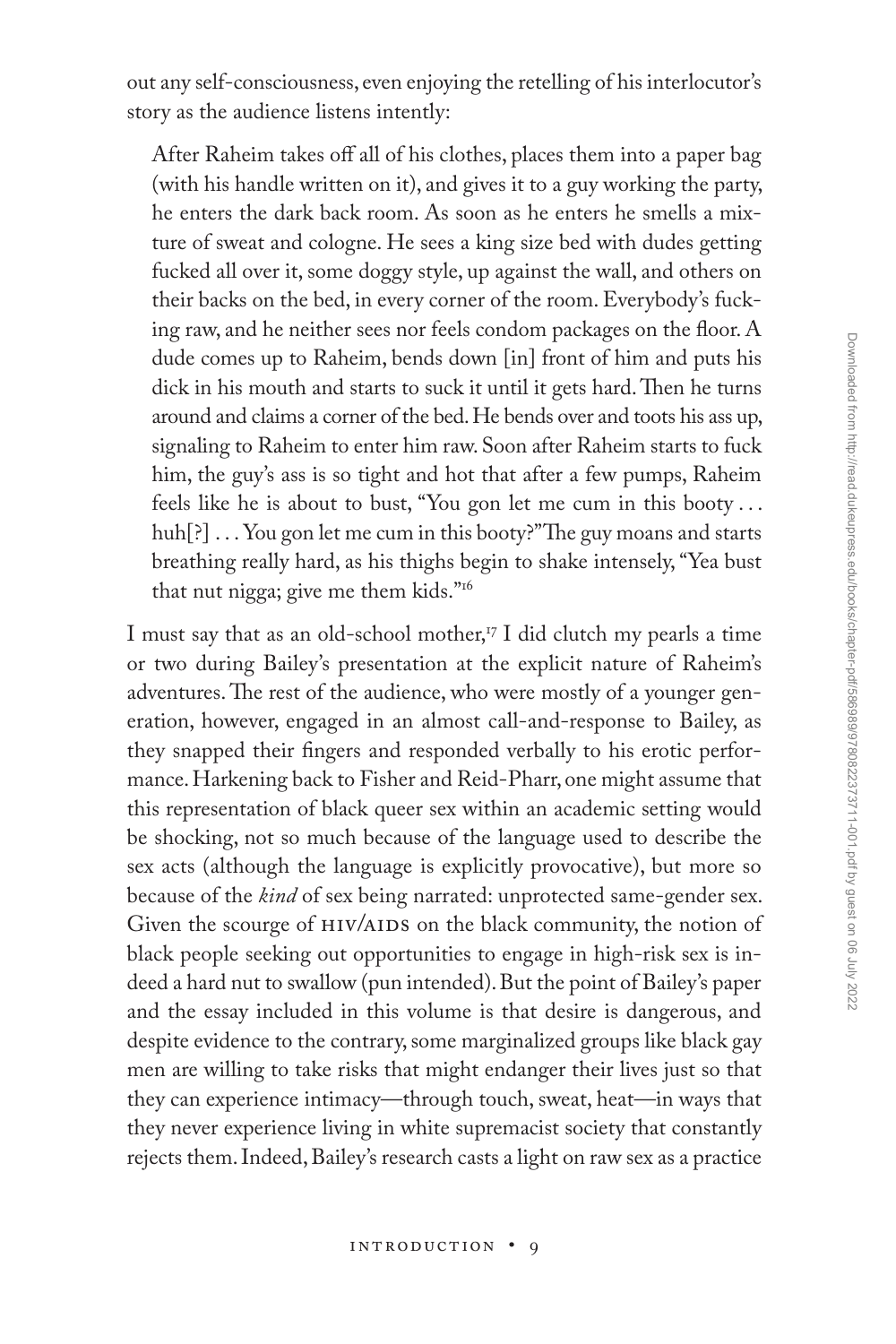among the black population that has been traditionally "shaded" by other (white) queer theorists doing work in this area, such as Tim Dean[.18](#page-23-0) Similar to McGlotten, Bailey's employment of ethnographic methods gives agency to these men that allows them to theorize "what they do" that rings true for a younger generation of scholars who did not come of age in the 1980s and 1990s and for whom  $HIV/AIDS$  is not a death sentence. The desire for intimate connections forces into the background prescriptions of safe sex and staves off the paranoia of infection so commonly articulated by black gay cultural workers such as poet Essex Hemphill when he writes in "Now We Think": "Now we think/as we fuck/this nut/might kill us. There might be/a pin-sized hole/in the condom. /A lethal leak."[19](#page-24-0) In the raw sex community, there is no condom to contend with or think about having a "lethal leak," providing no obstacle between one's enfleshed fulfillments. Analogous to the condomless sex is the disavowal of respectability politics by the new black queer theorists who press forward with wild abandon, unencumbered by any sense of propriety or deference to "proper" academic discourse or, for that matter, sexual practice[.20](#page-24-0) Importantly, academic book publishing has changed with the times as well. Explicit sexual language in the context of an academic book is one thing, but explicit images is quite another. In 2014 alone, Duke University Press published two books on black porn by black feminist/queer studies scholars, replete with not only explicit language but also multiple images of explicit sex acts: cum shots, fellatio, anal penetration, and so forth.<sup>21</sup> I could not even imagine this ten years ago.

Regarding taboo sex, deceased black queer critic Vincent Woodard takes on the topic of cannibalism and homoeroticism in his posthumously published text *The Delectable Negro: Human Consumption and Homoeroticism with U.S. Slave Culture*, in which he provocatively recounts how whites literally and metaphorically consumed black flesh—a consumption that was almost always undergirded by an erotic charge. He also describes "the hungry nigger," a trope through which he theorizes the interior lives of the enslaved black male, which entailed a hunger for selfhood, intimacy, and belonging. Further developing this line of argument, Woodard links this particular hunger to homoeroticism by "theorizing the black male orifice" namely, the mouth and anus—as a site of particular importance in the history and genealogy of the black experience that might "hint at the range of interpretive implications of black male hunger, with hunger serving as metonymy for needing, wanting, being made to taste, lack, and the taboo desire to be filled."[22](#page-24-0) The provocation of Woodard's theorization of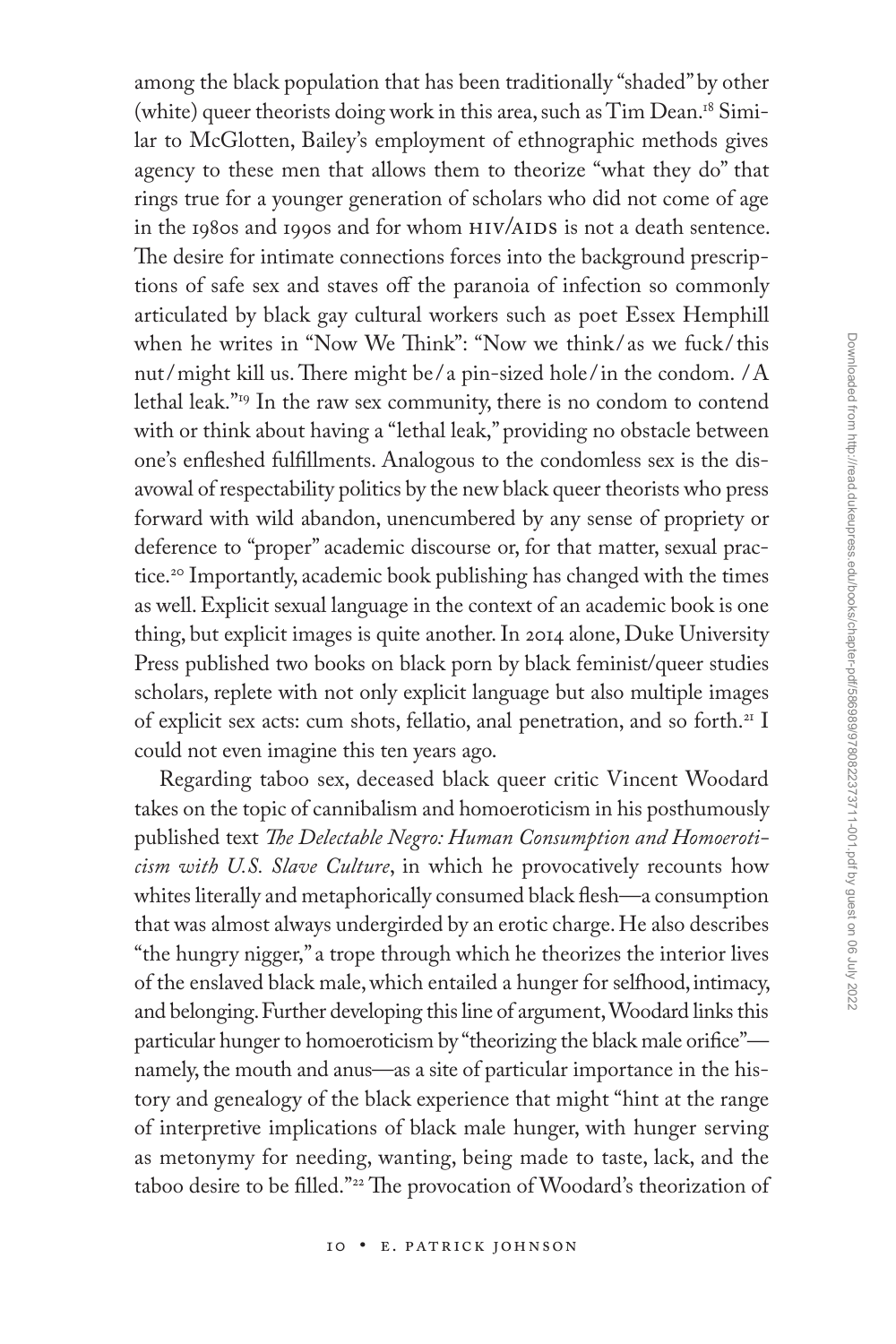black male hunger under slavery is remarkable when one considers the implications of the psychosexual dynamic he describes between master and slave, but one, nonetheless, Woodard advances with confidence and a heaping of archival evidence.<sup>[23](#page-24-0)</sup>

This does not mean, however, that there has not been resistance from senior scholars—particular those housed in African American studies who see this new direction as troubling and a distraction from race as the primary category of analysis. Indeed, in *A Taste for Brown Sugar: Black Women in Pornography*, her book on black women in the pornography industry, Mireille Miller-Young recounts how senior black feminists called her a "pervert" and "pornographer" "not only for writing about the history of black women's images, performances, and sex work in pornography, but for showing images from this history in various presentation formats.["24](#page-24-0) Oh, the shade of it all. Nonetheless, the old guard's power to silence this research is waning as this new generation of scholars demonstrates its ability to showcase its knowledge of traditional scholarship *and* the most current theory. It really is the case that the new black queer theorists are honoring their forebears through a critical praxis made possible by those forebears yet are not bound by the same protocols of presentation or areas of research.

Another arena in which this phenomenon plays itself out is within what I call the centering of the black female subject within black queer studies. In *The Erotic Life of Racism,* black lesbian feminist theorist Sharon Patricia Holland surveys the history of some of the most pressing debates in critical race theory and their relationship to feminist theory and queer studies. She offers a theoretical meditation on the insidious and banal nature of racism, or what she refers to as "racial practice," to account for the ways in which it cannot be disaggregated from the erotic. Throughout this meditation she indexes a number of "anxieties" around race relative to the black (female) body in feminism, queer studies, and subsequently black queer studies. Holland uses, by way of example, the by-now-classic essay "Black (W)holes and the Geometry of Black Female Sexuality," by Evelynn Hammonds, in which she laments the historical absence of the black female subject within (white) feminism and her dubiousness about the turn to queer theory as a site of hailing the black female body.<sup>[25](#page-24-0)</sup> Holland contends that the questions that Hammonds raises within queer studies "remain unanswered despite the emergence of black queer studies, queer of color critique, and most recently, the discourse of settler colonialism brought by native studies scholars."[26](#page-24-0) Nonetheless, I want to point to the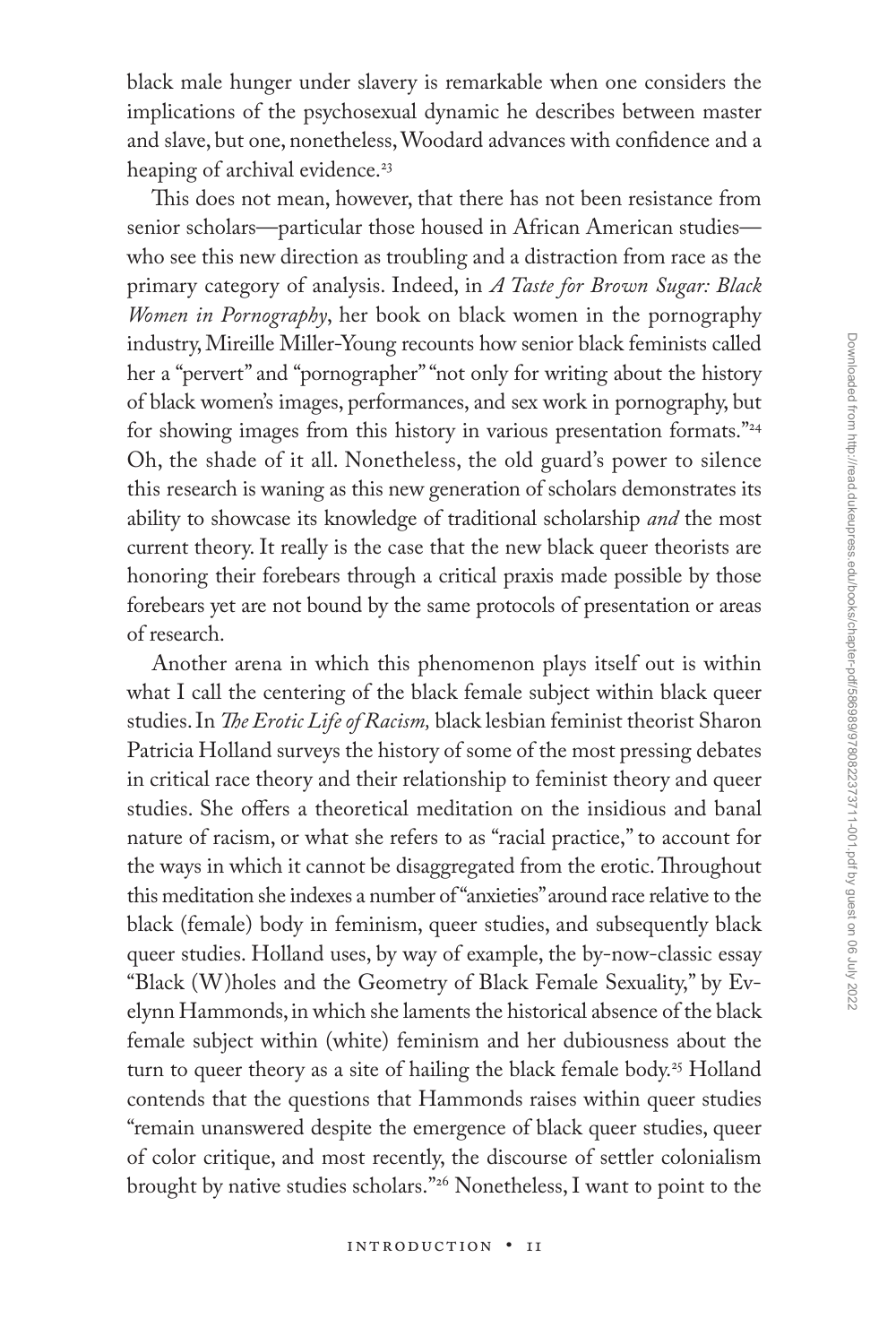closing lines of Hammonds's essay to make a case for how indeed the new black queer studies scholars position the black female body as central. Hammonds closes with the following: "Finally, my search for black women's sexuality through queer theory has taught me that I need not simply add the label of queer to my list as another naturalized identity. As I have argued, there is no need to reproduce black women's sexualities as a silent void. Nor are black queer female sexualities simply identities. Rather, they represent discursive and material terrains where there exists the *possibility* for the active production of speech, desire, and agency."<sup>[27](#page-25-0)</sup> While standing by her claims about queer theory being suspect for an analysis of the black female subject, Hammonds's last line actually opens up the "possibility" for a way to instantiate black female sexuality and, I would argue, within black queer studies. This is exemplified in the work of several contemporary black queer/feminist theorists who, through the theoretical tools of black feminist and black queer studies, produce work that focuses solely on the black female voice, desires (sexual or otherwise), and the ways in which she has agency over her own life and representation. These theorists include Omise'eke Natasha Tinsley (included in this volume), LaMonda H. Stallings, and Matt Richardson, among others. If, as Hortense Spillers has rightfully argued, "black women are the beached whales of the sexual universe, unvoiced, misseen, not doing, awaiting *their* verb," then these scholars have, in part, rescued the whale, pushed her back into the sea, unsilenced her, and given the whale her due. [28](#page-25-0)

What I appreciate most about these particular theorists' work (and I thought I would never highly value the trait I am about to attribute to them!) is its sense of entitlement. That is, it already assumes that black women's sexuality is worthy of study; it assumes that race and gender are legitimate analytic tools; it proceeds as if it has nothing to prove to white feminists (queer identified or not) or black straight feminists. These scholars simply go about "the active production of speech, desire, and agency."

LaMonda H. Stallings's *Mutha' Is Half a Word* was the first of these books to be published of the three I mention here and employs folklore studies to engage the ways in which black women function as trickster figures in black culture. Disavowing the masculinist trickster figures in African American folklore such as "Brer Rabbit," "the Signifying Monkey," or "Stag-o-lee," Stallings expands the trickster trope to account for "the uncensoring of Black women who laugh out loud, curse, sit with their legs open, and selfishly act on their desires" and "the constructions of Black female subjectivities cognizant of autonomous sexual desires."[29](#page-25-0)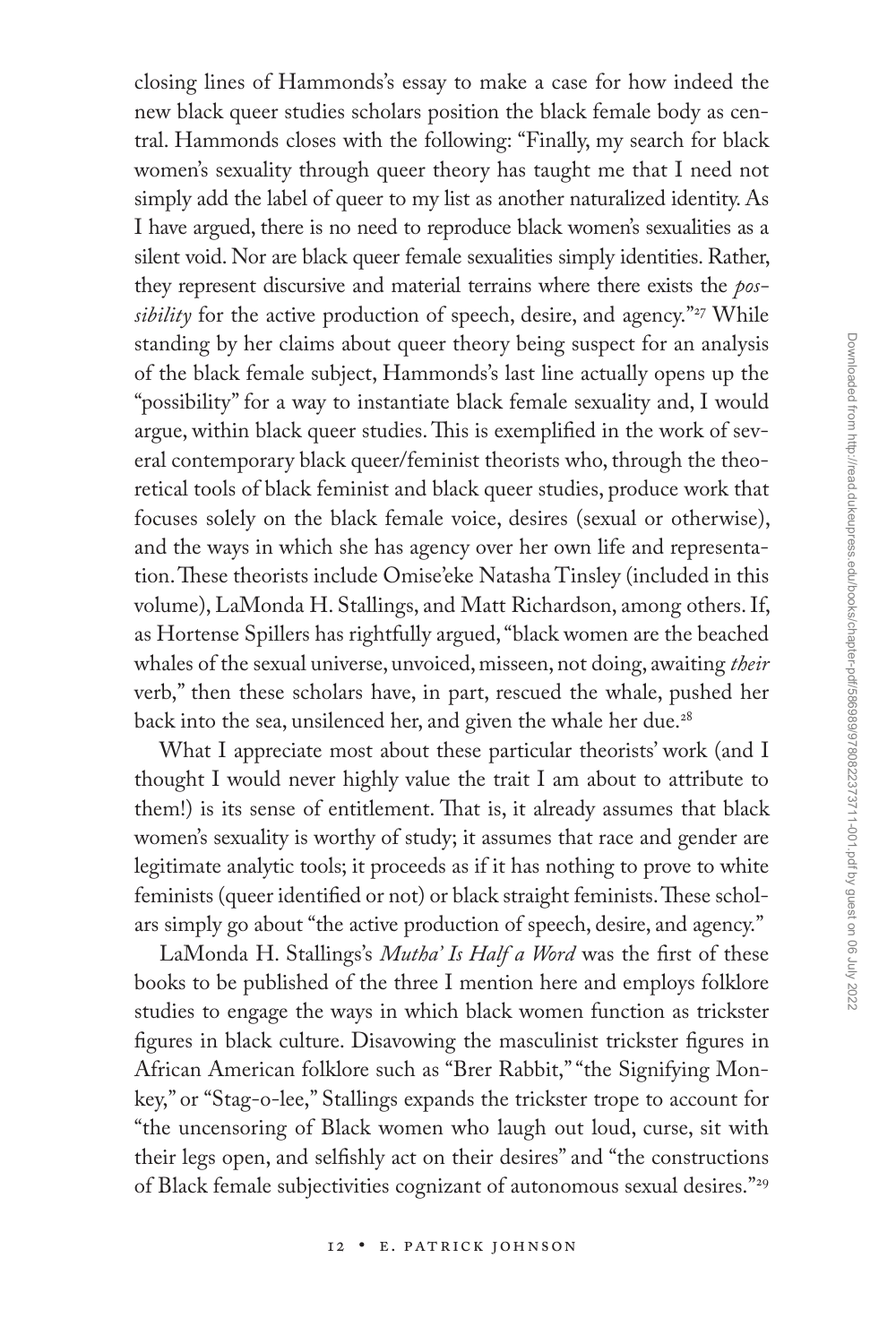She draws on the tradition of "trickster-troping," which emphasizes indeterminacy, unpredictability, and fluidity—traits associated with queer to argue how black women embody difference within difference to enact agency over their sexuality. Ultimately, Stallings queers black feminist theory and criticism by redirecting its focus on the "rhetoric of sex" to a more libidinal focus on black female desire—and all through the optic of black queer studies.

Another example of this centering of the black female within black queer studies (as well as a focus on diaspora) is Omise'eke Natasha Tinsley's *Thiefing Sugar: Eroticism between Women in Caribbean Literature*. Drawing on the history of black subjugation to cite the vexed expression of same-sex desire, Tinsley turns to etymology and social linguistics to discern how the remains of the discursive and material relations between enslaved Africans during the Middle Passage provided an alternative sexual epistemology for the Caribbean—one that disavows the "closet" as an apt sexual metaphor in favor of a culture-specific nomenclature grounded in the material labor of the black (female) body and its relation to land and ocean. Making connections among sugar production in the Caribbean, the paradoxical "ungendering" of black female slaves that makes their sexual selfhood possible, and the landscape of the "Global South," Tinsley carefully demonstrates that the history of the black woman's body in the African Diaspora is shrouded not just in metaphor but also in the materiality of their own world-making. According to Tinsley, Caribbean women writers reappropriate the hegemonic metaphors of land and sea deployed to justify Afro-Caribbean women's subjugation and redeploy them to provide a clearing for these same women to have "an imagination of emancipation." The places these women imagine evoke homoeroticism, not in the Eurocentric constructions and theorizations of that term, but rather in those embedded in the social linguistics of Caribbean cultural history.

And, more recently, Matt Richardson's *The Queer Limit of Black Memory: Black Lesbian Literature and Irresolution* unearths an underutilized archive of black lesbian literature to highlight the queerness of the black diaspora. This book contests the notion that there is no archive of black lesbian art and fiction. Drawing on U.S. and British black women's fiction, Richardson argues that these queer writers' work not only exemplifies an archive but also rewrites the history of black letters. Part of the uniqueness of this research is the examination of contemporary black lesbian texts that have heretofore never been analyzed, such as Jackie Kay's *Trumpet*, Cherry Muhanji's *Her*, Jewelle Gomez's "Louisiana, 1850," LaShonda Barnett's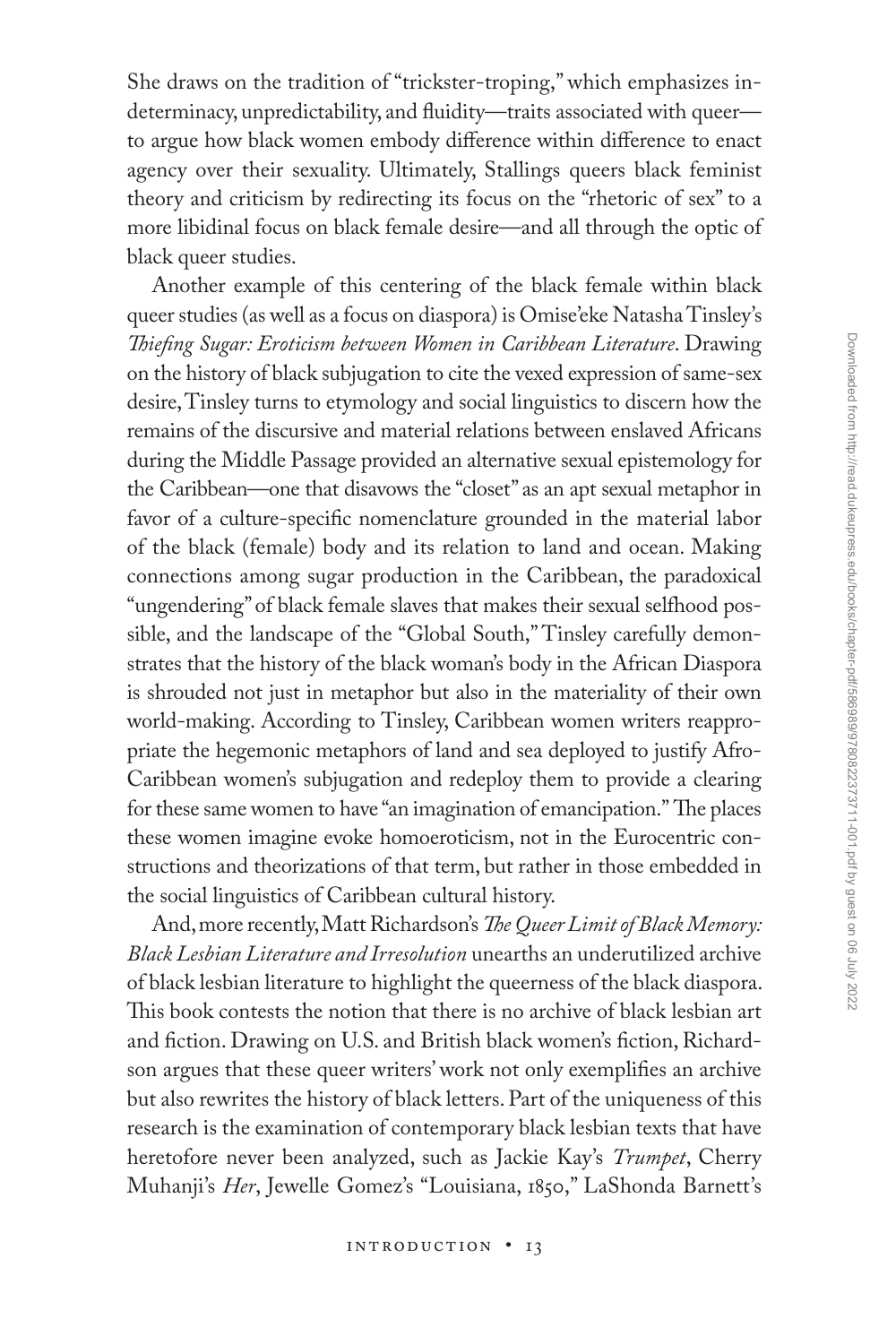"Miss Hannah's Lesson," and SDiane Adamz Bogus's "The Champagne Lady." These texts all revise history by instantiating the black lesbian subject over and against what Richardson calls "disremembering," or the process by which black lesbian subjects are deliberately forgotten or "unmourned" in the recounting of black cultural history. In a similar vein to Toni Morrison's argument that the white literary canon is always haunted by a black presence, Richardson's text represents a major intervention in African American literary and feminist studies by suggesting that there has always already been a black queer lesbian presence in the black literary canon.[30](#page-25-0) Richardson's work is apropos as he argues that "historically, black has been inextricably tied to the queer—the lesbian in particular."<sup>31</sup>

In addition to these three emergent areas in black queer studies, there is yet another nascent area of research on black transgender subjects emerging. Although, as of this writing, there is still no manuscript-length study on black transgender people, there exists a feature documentary film titled *Still Black* (2008), by trans filmmaker, scholar, and activist Kortney Ziegler (who has an essay in this volume); a number of articles, including Enoch H. Page and Matt Richardson's "On the Fear of Small Numbers"; as well as a number of self-identified black transgender or gender-variant scholars.<sup>[32](#page-25-0)</sup> Despite the increased visibility of black trans scholars, their work does not necessarily focus on transgender research. More frequently, they are producing work on gender nonconformity and/or gender variance, including two essays in this volume. Nonetheless, there is a clear sign that black transgender studies is taking hold as a legitimate form of critical analysis in the academy.

Of course, there are numerous other new areas of inquiry in black queer studies since the publication of *Black Queer Studies*, and even more so in the social sciences. The point I am trying to make here, however, is that the promise upon which Mae G. Henderson and I (and the contributors in that volume) hedged our bets has been fulfilled.

*No Tea, No Shade* comprises nineteen essays from a variety of disciplines, including African American studies, American studies, anthropology, sociology, film studies, history, literary studies, performance studies, and urban studies, though most of the scholars are decidedly interdisciplinary. Apropos of the authors' background, I chose not to cluster the essays under thematic headings but rather to let each essay stand on its own—although the proximity of some essays to each other was inspired by some overlap in method or theme.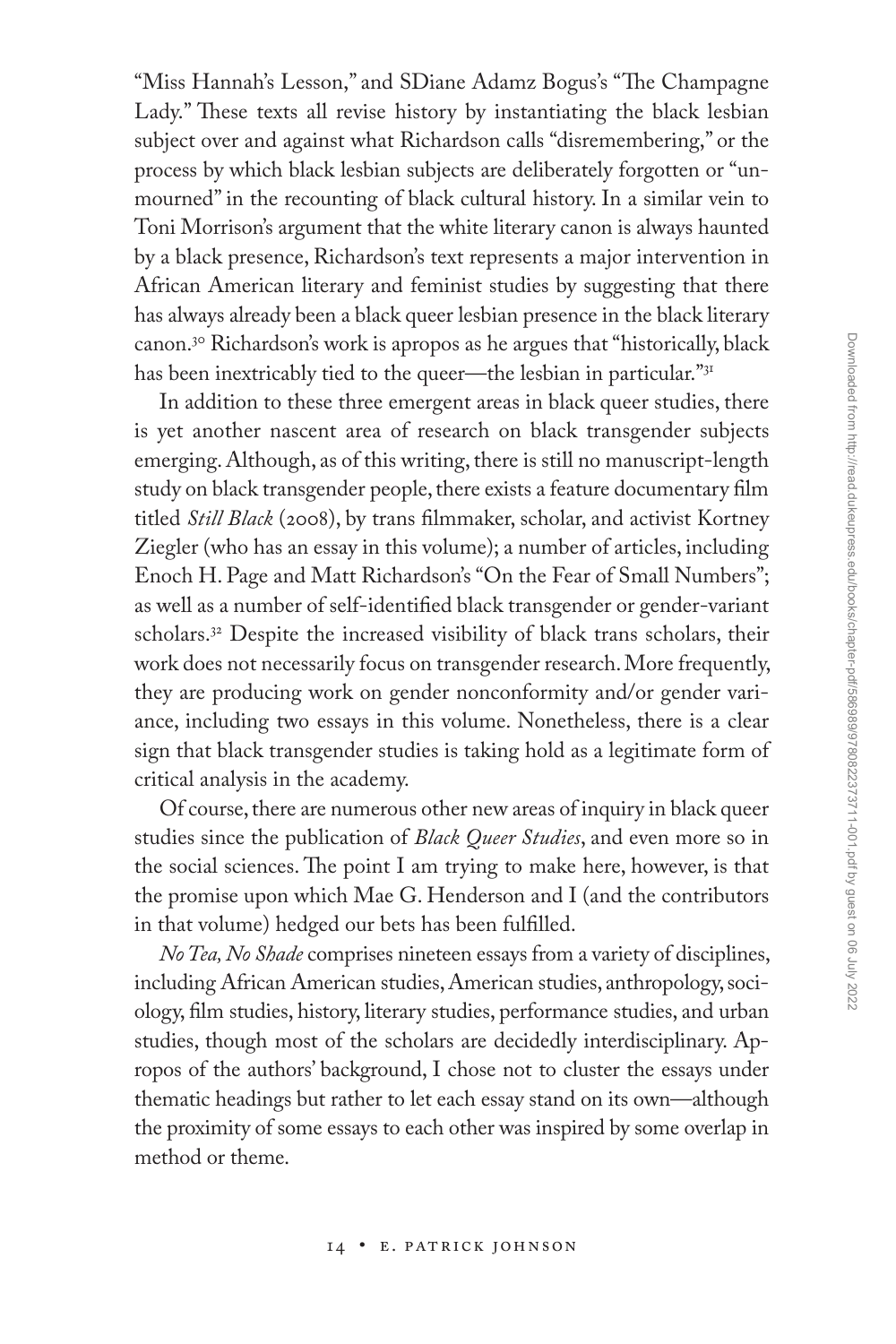The volume opens with Jafari S. Allen's "Black/Queer Rhizomatics: Train Up a Child in the Way Ze Should Grow . . . ." Inspired by botany and Gilles Deleuze and Félix Guattari's notion of the "rhizome/rhizomatic," which moves beyond tradition and history and emphasizes the creative, promiscuous, underground, multiple, and sometimes contradictory, Allen proposes "black/queer rhizomes." The rhizome (*rhízōma* [Greek], "mass of roots") is the mode of propagation and sustenance for plants as diverse as bamboo, bunch grasses, ginger, irises, and orchids. It sends out roots and shoots from its nodes. Allen's meditation draws on this trope to read closely the important nodes of the recent past and the present moment to theorize a "new and more possible meeting" of our artists, activists, scholars, policymakers, and intellectuals. The essay simultaneously avows and disavows "same gender loving," "LGBT," "queer," and "DL" discourses in the United States and various local names and concepts used to (self ) identify nonheteronormative individuals of Africa(n descent) in various other parts of the world, such that we can become "fluent in each other's histories" and conversant in others' imaginations. Given the "progress" of black queer life, Allen ultimately asks, what are the conditions of possibility for beautiful and transformative work today? Where should we look for inspiration, and to whom are we accountable? Who is this "we," anyway?

The critiques of (white) queer studies continue today but take a more nuanced approach as witnessed in Alison Reed's provocative essay, "The Whiter the Bread, the Quicker You're Dead: Spectacular Absence and Post-Racialized Blackness in (White) Queer Theory." Drawing on James Baldwin's *The Fire Next Time* as a jumping-off point, Reed engages the neoliberal bent in queer studies by highlighting the ways in which it unwittingly deploys racialized bodies as "spectacular markers of queerness," the practice of employing race as theoretical fetish. Through what she identifies as a conflation of race and racism, Reed argues that (white) queer theory often undermines the eradication of institutionalized racism and, instead, buttresses the very oppressive structures it purports to undermine through its co-optation of civil rights strategies, discourses, and theories. Ultimately, Reed suggests (white) queer theory must rethink the ways in which it engages race such that it avoids redoubling the erasure of race and systemic racism for which it has been critiqued since its inception.

From discussions of queer theorizing writ large, we move to the formation of an alternative to queer as an organizing analytic and turn to Trans\*. In his "Troubling the Waters: Mobilizing a Trans\* Analytic," Kai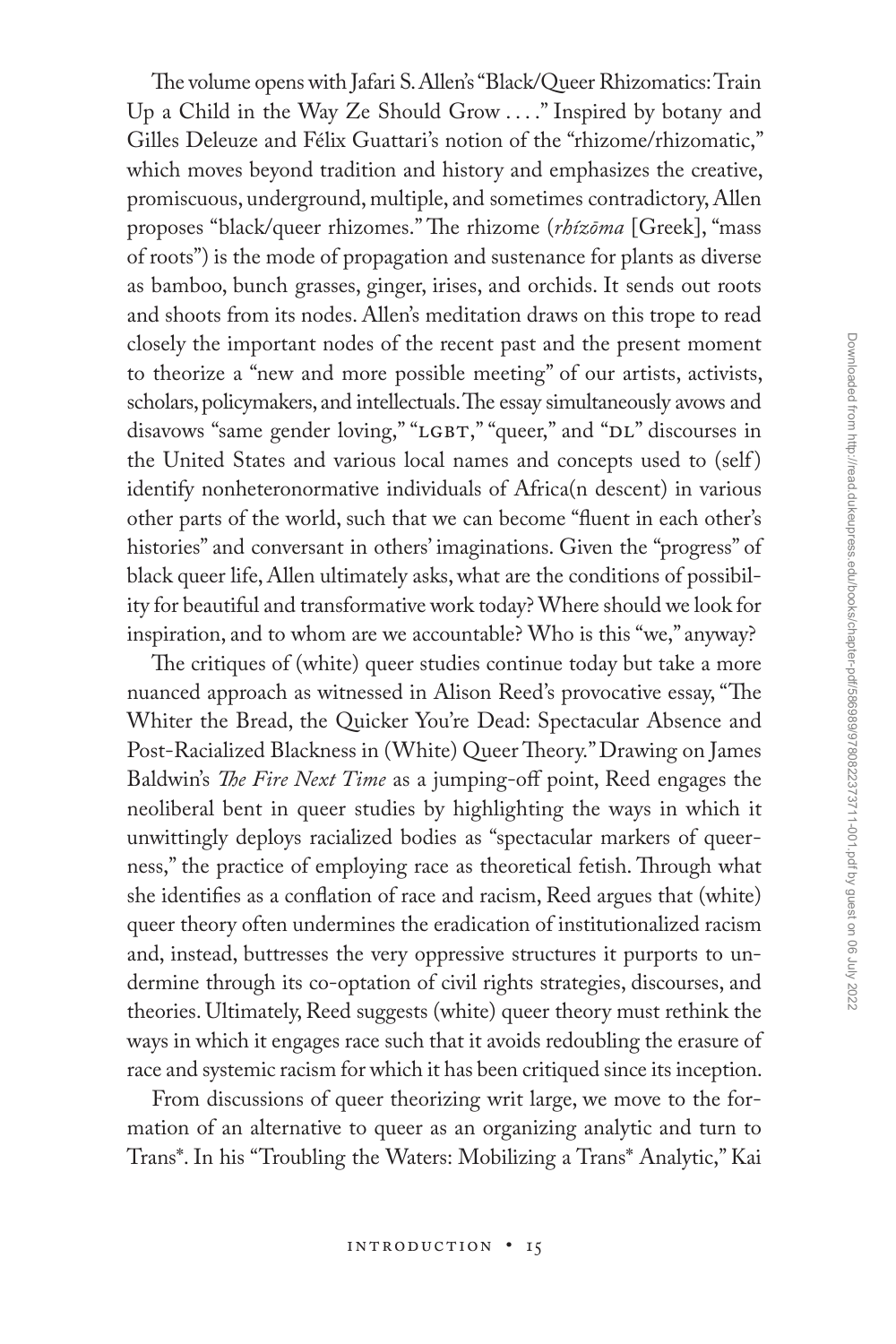M. Green stages a conversation between black lesbian feminism and transgender studies. Through a series of close readings of editorials by Alycee Lane that appeared in *Black Lace*, a black lesbian erotic magazine, he demonstrates how black lesbian as a Trans\* modifier of feminism indexes the contradiction of (white) feminist exclusion of black women, while simultaneously forging a space for the expansion of the category "woman." Through a Trans\* reading of black lesbian feminist texts, Green demonstrates how this expansion of the category "woman" allows for potential trans subjectivity, sometimes named but often not.

We are introduced to more gender trouble in C. Riley Snorton's essay, "Gender Trouble in *Triton*," in which Snorton places Samuel R. Delany's novel *Triton* in dialogue with contemporary debates in black, feminist, and trans scholarship to examine the utilities of heterotopias for making sense of racial and gender difference. As his reading of the novel bears out, heterotopias are not necessarily liberatory spaces, just as plurality and difference are not "good" in and of themselves. Thus gender's troubles on Triton in the twenty-second century and some of the concerns with gender right now are not that gender is unable to proliferate; rather, the problem is that the techniques for normativizing gender so often shape one's phenomenological experience of it. In this sense, both Delany's novel and Judith Butler's often-cited passage on drag in *Gender Trouble* suffer from similar forms of mischaracterization by equating gender electivity and performativity with freedom from (gender) identity.

In his introduction to a special issue of *Gay and Lesbian Quarterly*  $(GLQ)$ , Jafari S. Allen argues that "black/queer/diaspora work emerges in a moment in which the terms *black*, *queer*, and *diaspora* . . . have already begun to be elaborated beyond the metaphors and concepts offered by any one of these constituencies, and beyond false dichotomies of essentialism and anti-essentialism.["33](#page-25-0) In the next four essays, the authors provide evidence of this "current conjuncture" through their methods and objects of study and by marking black queer theory's wade into Caribbean waters. First stop, Puerto Rico. In "Reggaetón's Crossings: Black Aesthetics, Latina Nightlife, and Queer Choreography," Ramón H. Rivera-Servera takes on the dismissal of *perreo*, the doggy-style dance that anchors reggaetón choreography, in contemporary Puerto Rican feminist criticism to emphasize the feminist and queer microagencies performed by dancers who engage with this musical culture. Through examining Carolina Caycedo's video documentary of a *perreo* dancing marathon in Rincón, Puerto Rico, and ethnographic data from a Latina/o queer dance club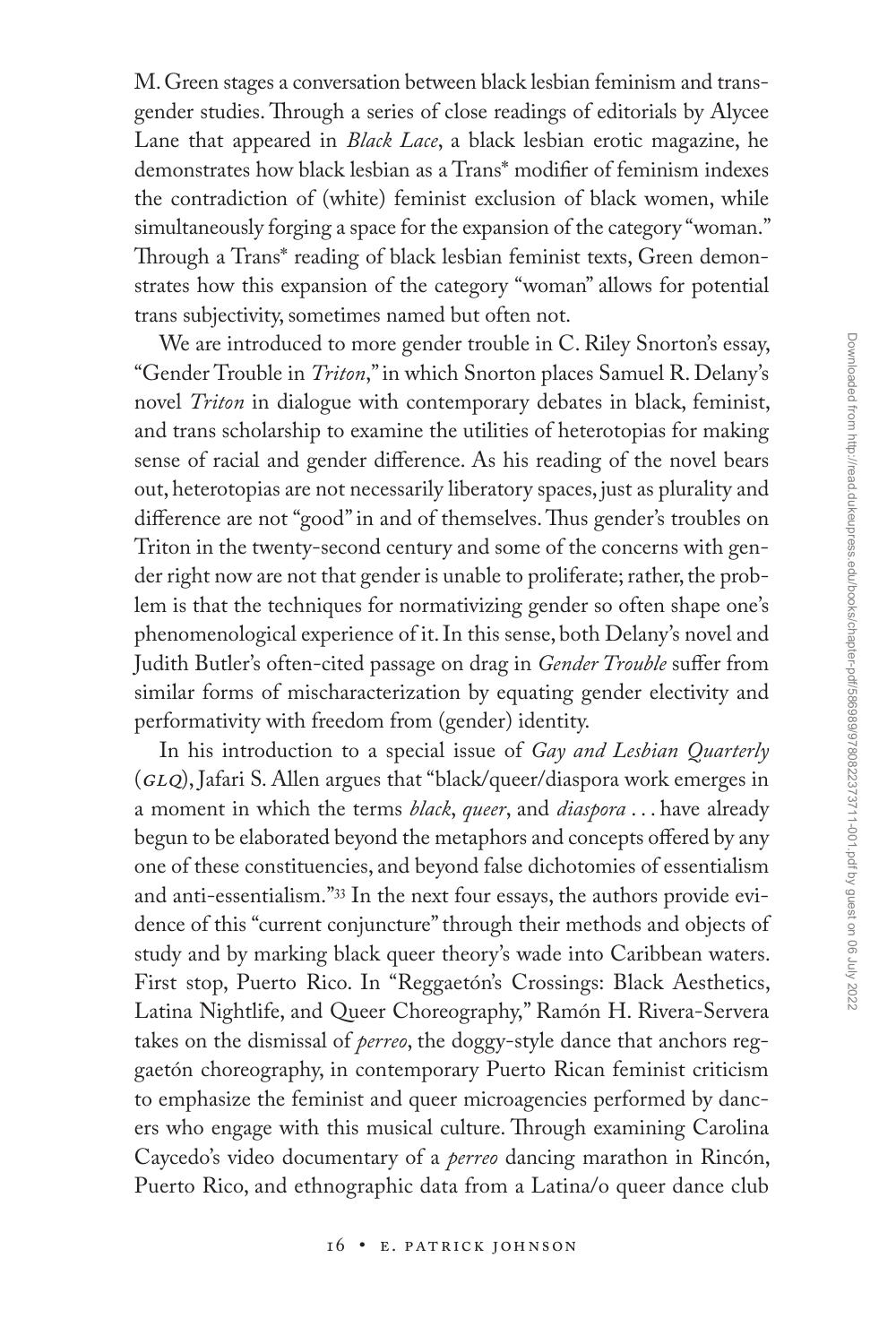in Phoenix, Arizona, Rivera-Servera argues that the black aesthetics of reggaetón enabled queer dance practices that exceeded the heteropatriarchal politico-economic and representational frameworks of reggaetón. In offering the on-the-ground analytic of performance as an optic, the essay features the dance skills of reggaetoneras and their understanding of the racial economies of reggaetón as queer engagements, perhaps even interventions, with the gender politics of the genre.

From Puerto Rico, we head to Jamaica to engage music and theater. Lyndon Gill's essay, "I Represent Freedom: Diaspora and the Meta-Queerness of Dub Theater," engages the life and work of black queer Jamaican Canadian storyteller, playwright, and actor d'bi.young, who currently resides in Cape Town, South Africa, as a way into reading the radical queerness of one of her seemingly least queer plays. Gill first provides a brief history and genealogy of the dub music genre, an aural aesthetic birthed in late 1960s Jamaica, followed by the history of the moment in the late 1970s to early 1980s when Jamaican poets in Kingston and London first began to distill the sound principles of the relatively new music genre into "dub poetry." He then analyzes what he refers to as "the queer middle child" of d'bi.young's three-part dub theater *sankofa trilogy*, *benu*, which has no lgbt characters. Though d'bi.young openly and courageously identifies as queer, Gill argues that she actively refuses static categories of sexual orientation, especially if they are based on parochial presumptions about sex/gender transparency and stability, which invites us to expand the boundaries of queer recognition.

Staying with the Caribbean flows of queerness is Omise'eke Natasha Tinsley's "To Transcender Transgender: Choreographies of Gender Fluidity in the Performances of MilDred Gerestant." Tinsley analyzes the 1990s Haitian American performance artist MilDred Gerestant, who ascended to fame in the drag king scene, dressing, dancing, and dragging as a smooth mackdaddy who played with and subverted stereotypes of African American masculinity. Her recent performance work, however, moves her musical citations from hip hop to Haitian Vodou: "DanceHaitianGender" and "Transcender," both of which draw on Afro-Caribbean ritual, and particularly on the Haitian lwas (divinities) Danbala, Baron Samedi, and Ezili, to meditate on culturally specific imaginations of gender fluidity. Her performances integrate masculine and feminine variations of these lwas in order to creatively embody the limits of global northern vocabularies of "transgender," suggesting an alternative in *transcender*—that is, in engagement with the submerged Caribbean epistemology of syncretic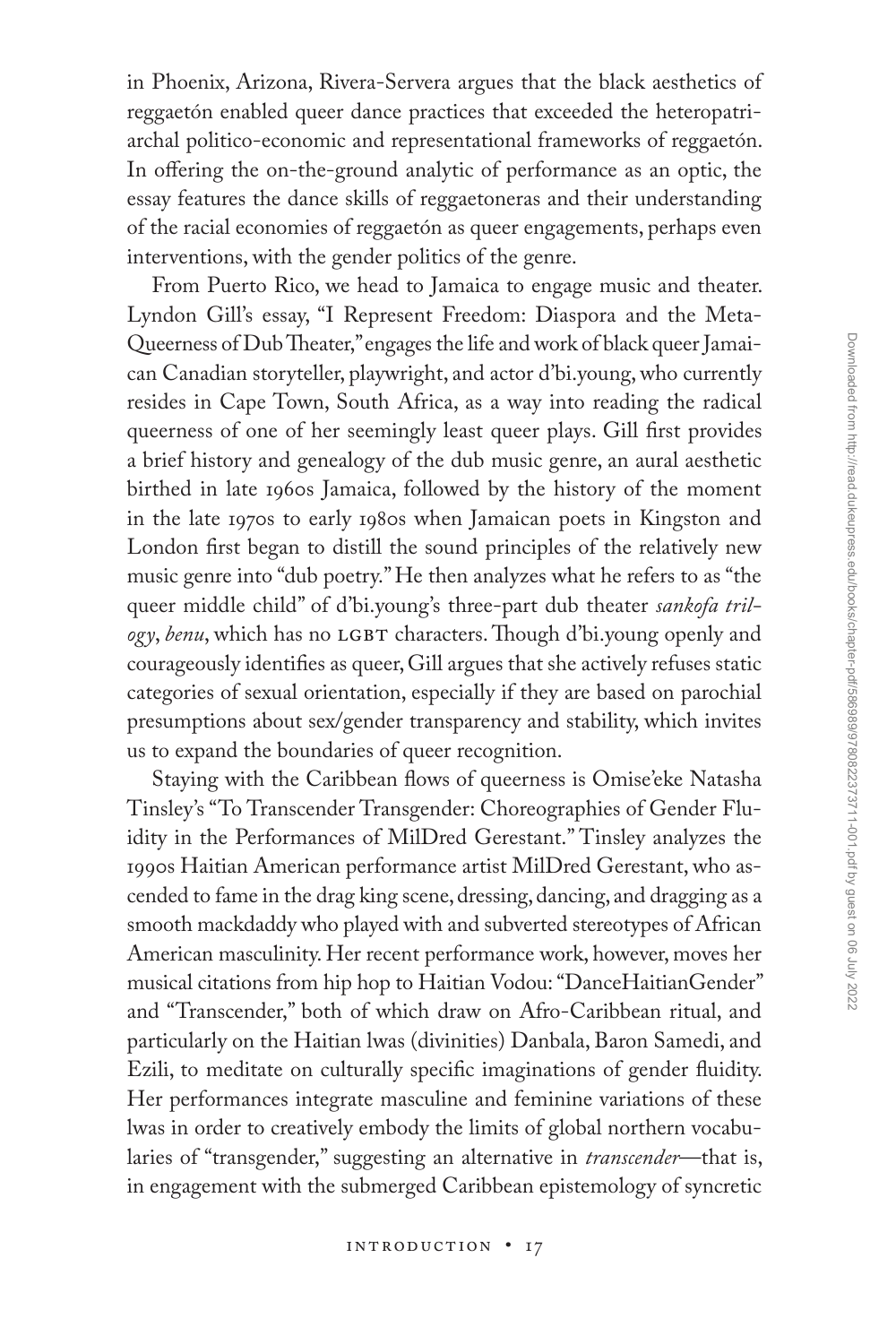religions. Tinsley offers a close reading of "I Transcender," exploring how and why Gerestant turns to Vodou not merely as a religious practice but also as an epistemology, as the only way of knowing gender and sexuality sufficiently complex enough to choreograph the racialized and classed genders that Haitians negotiate at home and in diaspora.

Bridging the Caribbean with South America, Tanya Saunders engages the black queer world-making among lesbians in Cuba and Brazil. Drawing on her experience as touring manager for a lesbian hip hop group, Saunders uses ethnographic methods to engage the ways in which black lesbians in the diaspora mobilize hip hop as a site of feminist activism. Beyond expanding the literature on queers in Cuba and Brazil—and women in particular—Saunders disavows the common logic that women and queers are invisible within hip hop. Indeed, she argues that these queer women actively integrate their African heritage, queerness, and artistry in a context where the explicit celebration of such imbricated identities especially in Cuba and Brazil—is not the norm. Ultimately, Saunders believes that these women's artistic and activist employment of hip hop offers a diferent understanding of subject formation in the African diaspora.

Drag performance has always been a sign of gender play and variance but has, nonetheless, been a site of much debate about trafficking in misogyny and heteronormativity and, more recently, racist representation. In "The Body Beautiful: Black Drag, American Cinema, and the Heteroperpetually Ever After," La Marr Jurelle Bruce focuses on three films—*To Wong Foo*, *Romeo* + *Juliet*, and *Midnight in the Garden of Good and Evil—*that feature black drag queens that serve a particular use value within the rhetorical mise-en-scène of each film's racial, sexual, and gender politics. Theorizing the concept of "heteroperpetuity," a hegemonic form of heteronormative power that operates insidiously within the structures of American cinema, Bruce argues that the figure of the black drag queen actually potentially disrupts heteroperpetuity's power through "her" spectacular queerness and blackness.

Shifting from cisgender males' gender play to cisgender women performing masculinity, Kortney Ziegler moves between the distant archive of the Harlem Renaissance to the less distant period of the 1960s to rethink the notion of the "black sissy." In "Black Sissy Masculinity and the Politics of Dis-respectability," Ziegler examines the Harlem Renaissance performance artist Gladys Bentley and the ways in which her manipulations of gender suggest a type of kinky politics that offers a new space of black queer possibility. Specifically, he asserts that Bentley's appropriation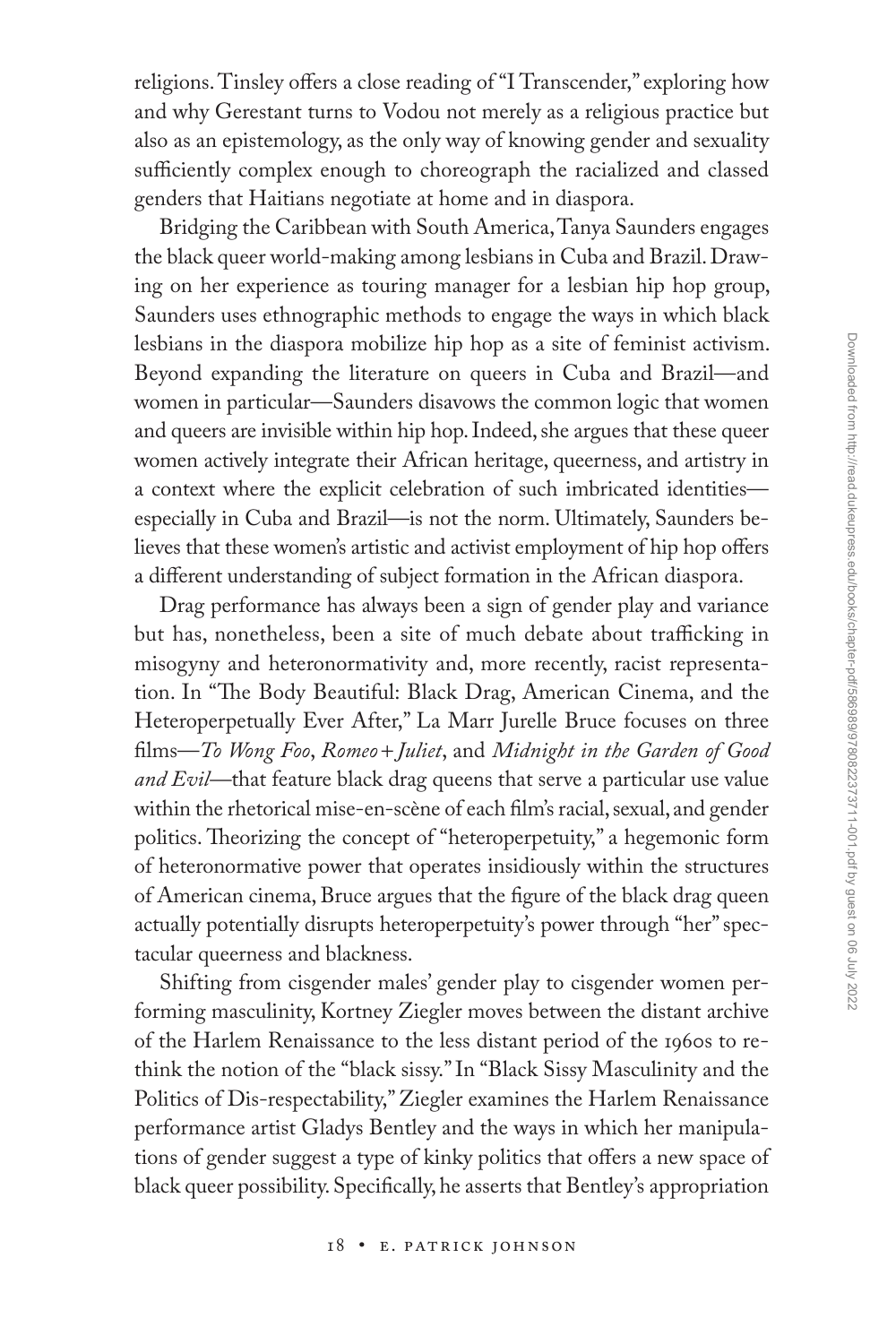of a fetishized image of black masculinity conjures up notions of "sissy play"—a type of BDSM role play where a male pleasurably embodies hyperfeminine attributes in order to offset his masculinity. Although Bentley did not identify as male, Ziegler interprets her work with the knowledge that black women have always been perceived as innately masculine due to competing discourses of white racism and black respectability politics, ultimately framing them within narratives of strength. He reads Bentley's instances of cross-dressing and vocal play as representative of a "black sissy" aesthetic that makes legible the interrelation of black queer and "normative sexualities," while transforming dominant notions of black female sexuality and gender.

In "Let's Play: Exploring Cinematic Black Lesbian Fantasy, Pleasure, and Pain," Jennifer DeClue takes up Juana María Rodríguez's challenge to embrace the pleasure of "untamed erotics" and not shy away from exploring the materiality of sexuality and the problematics of sex play and fantasy among racialized subjectivities. In so doing, DeClue examines three films that feature black lesbian fantasy, BDSM play, and sexual pleasure. She focuses on the tensions engendered by visualizing black lesbian sex acts, given the history of black women's sexual exploitation, and the *politics of silence* as well as the *culture of dissemblance* used to combat degradation. The essay also examines the manner in which sexual fantasy and play works out traumas of racialized sexual violence while leaving open the possibility that these cinematic representations of lesbian sexuality may traumatize as they work to disencumber the politics of visibility and silence that always already haunt black women's sexuality.

As discussed earlier, digital media and cyberspace has had an increasing impact on black queer sexual agency, desire, and representation. Combined with the discourses that circulate in HIV/AIDS prevention especially from official agencies such as the Centers for Disease Control and Prevention—virtuality becomes a complex "web" of contradictions when it comes to black queer sexuality and sexual health. The next two essays engage these questions. In "Black Gay (Raw) Sex," Marlon M. Bailey theorizes high-risk sexual behavior in black gay communities. Drawing on interviews and analyses of black gay men's profiles on gay sex websites, he demonstrates how HIV/AIDS prevention discourses and institutions' epidemiological surveillance of unprotected sex among black gay men actually works against their aim to stop the spread of infection because it fails to encompass black gay male sexual pleasure and desire. Arguing for a move beyond a reductive causal relationship between sexual behavior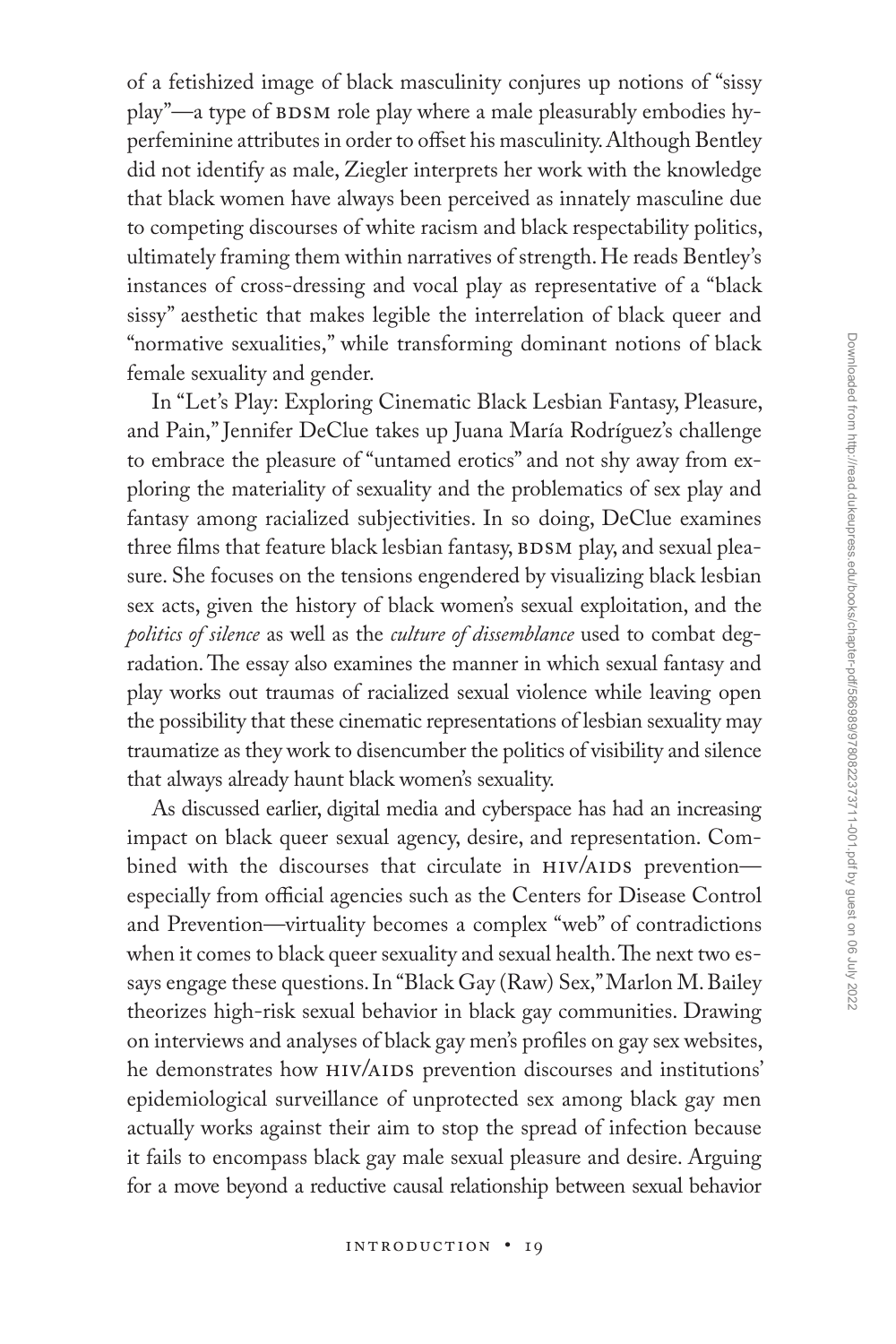and contagion that buttresses the pathologization and surveillance of black queer sexuality, Bailey calls for a reconceptualization of prevention methods and discourse in health care that would take into account the multiple factors that account for the sexual behavior of black gay men, including the need and desire for intimacy. Given the day-to-day struggles within structures of systemic racism, classism, and homophobia, black queer men, Bailey suggests, are always already "at risk"; unprotected sex is a risky behavior that at least provides them with a form of intimacy and affection that they do not otherwise receive.

Shaka McGlotten also engages the ways black queers employ the web as part of their sexuality but examines it from the perspective of the body as "data." In "Black Data," he employs the notion of "black data" to explore the ways in which black queer people are hailed, as well as ignored or forgotten, by big data. He also explores the ways black queers trouble the increasingly invisible or taken-for-granted operations of states and corporations that seek to acquire and store detailed dossiers of citizenconsumers. Thus, "black data" evokes counter- or hidden knowledges and stealthy forms of resistance ("black ops"). In particular, McGlotten applies a materialist black queer analytic to the "deep web," the algorithms, databases, and protocols that make up the vast majority of the Internet but which are usually hidden from view. Drawing on case studies from everyday life and artistic practice, McGlotten links the deep web to the ways black bodies, and especially black queer bodies, are understood as data points, as statistical objects or deviations, rather than as ontologically material persons. In other words, how do black queers navigate the perils of data fields in online queer spaces where disclosing one's racial identity can make one vulnerable to violence?

The virtual is not only a space of contestation relative to racialized sexual desire but also as an antiblack and antiqueer mobilizing force perpetuated in the name of neighborhood "safety." Zachary Blair's "Boystown: Gay Neighborhoods, Social Media, and the (Re)production of Racism" takes up these questions by examining the response of residents to a rash of violent neighborhood muggings purportedly perpetrated by black queer youth in the Boystown "gayborhood" on the north side of Chicago. Blair demonstrates how local discourses and processes and contemporary social formations are shaped and reshaped at the dynamic interface of cultural representations, collective processes, and individual subjectivity. Through analyzing the discourses that emerged on a Facebook page created to increase communication and organization among neighborhood residents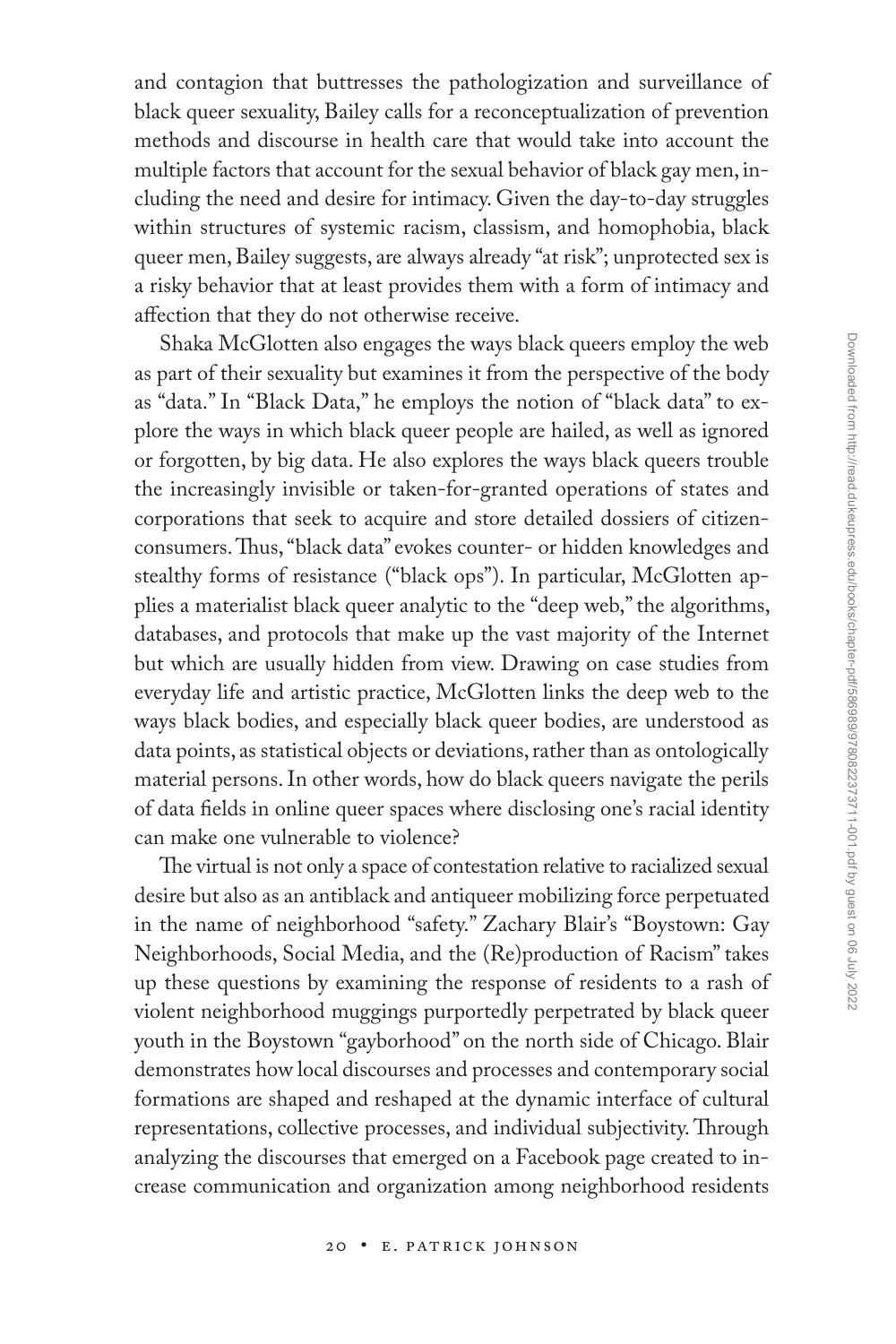and the Chicago police, Blair highlights how issues of race, gender, class, and sexuality quickly dominated all forms of communication on the web page and became a hostile arena that shaped social relations and divided neighborhood residents.

Continuing the focus on black queer geographies and the political economic effects of gentrification is Kwame Holmes's "Beyond the Flames: Queering the History of the 1968 D.C. Riot." Traditionally, historians locate the origins of black communal violence within housing shortages, systemic unemployment, and police brutality endemic to the post–World War II American ghetto. Here though, Holmes asserts that the sexual valences of ghettoization contributed to black urbanites' willingness to eschew the rational course of liberal reform in favor of the riotous release offered by the destruction of private property. Focusing on the Shaw area of Washington, D.C., Holmes engages the metropolitan police department's sexual regulation of black commercial areas, the sexual anxieties spawned by overcrowding in slum housing, and the symbolic work queer black residents, across the sexuality spectrum performed to mark the neighborhood as in decline.

The carceral state affects both black queers as much as the heterosexual black community. In "The Strangeness of Progress and the Uncertainty of Blackness," Treva Ellison analyzes the 1994 Violent Crime Control and Law Enforcement Act, the largest federal policing bill in U.S. history, to understand how the discursive production of black nonnormativity and gender nonconformity fits into the production of blackness as existing outside juridical and ethical universality. The author argues that under neoliberal multiculturalism, antiblack racism is reproduced via inclusive reforms based on gender and sexuality. The impossibility of legal redress for black injury opens up the possibility for the production of representational spaces of convergence to talk about how multiple experiences of harm and violence cohere around the production of places of absence of ethical concern. Because blackness is at once overseen and unknown to the law, a contradiction that conditions spatial differentiation, Ellison considers what a politics of scale can do for multiple expressions of blackness in the current moment.

Audre Lorde is a much-revered figure within black queer studies. Her theorization of the erotic is often used to articulate a mode of solidarity in which people from disparate backgrounds can come together to combat oppression. In "Re-membering Audre: Adding Lesbian Feminist Mother Poet to Black," however, Amber Jamilla Musser refocuses our attention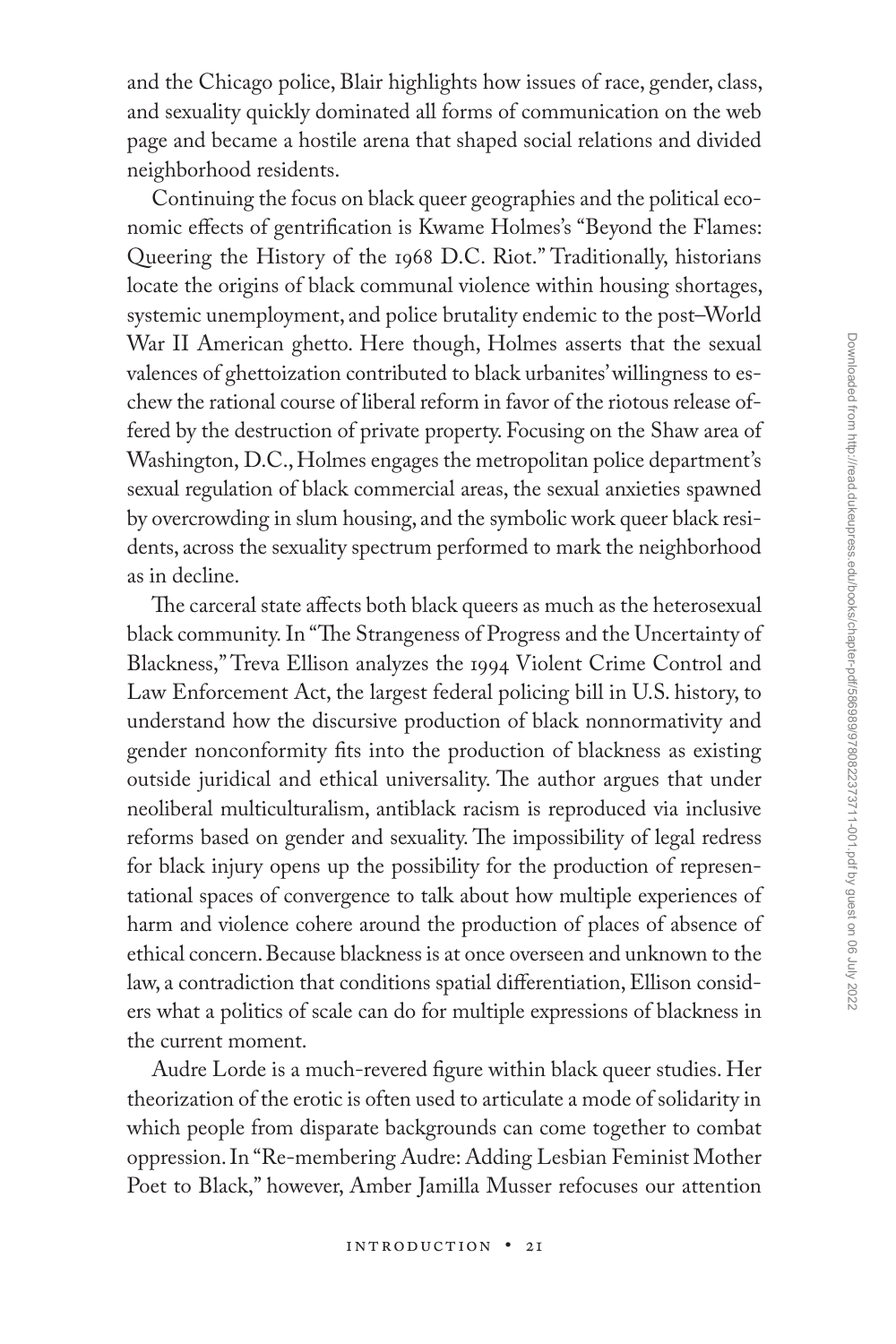on Lorde's identity politics. She asks how Lorde's claiming of the labels *lesbian*, *feminist*, *mother*, and *poet* shift our understanding of the erotic to grapple more fully with the legacy that black lesbian feminism has left to queer studies. In particular, Musser argues that Lorde's identity politics rescript the place of the mother and lesbian sex within black queer studies. Lorde theorizes both together as an important sphere of political action, thereby enlarging genealogies of black lesbian feminism and providing new avenues with which to think queer theory.

Also paying homage to Audre Lorde, but with an eye toward popular culture and contemporary social movements, is Kaila Adia Story in "On the Cusp of Deviance: Respectability Politics and the Cultural Marketplace of Sameness," a polemic that questions the efficacy of homonormativity. The essay examines the consequences of presenting identity as an "either/or" or "and/or" dichotomy through the visual and rhetorical strategies of the "return to marriage and respectability" platforms of black heteronormativity and the whitening and sanitizing platforms of the marriage equality movement. Throughout the essay, Story elucidates how the "old" way of doing racialized sexuality work is still very much present within popular media. Further, she discusses the possessive investment in the whitening of the same-sex marriage movement and the investment in heteronormativity by black cultural icons like Tyler Perry and Steve Harvey. She urges queer people of color to continue their fight for their own agency and spaces, and to do so with a consciousness that shows how their oppression has functioned primarily through the state's racialization of their gendered and sexual identities.

Alexis Pauline Gumbs and Julia Roxanne Wallace's "Something Else to Be: Generations of Black Queer Brilliance and the Mobile Homecoming Experiential Archive" continues the tradition of their foremothers such as Audre Lorde, Barbara Smith, and Pat Parker—black lesbian activists grounded in quotidian theory. Drawing on the archive of the Mobile Homecoming Project, a cross-country project in which the authors travel the United States creating ritual for and with black LGBTQ visionaries, the essay looks at what it means to move from individual recognition (neither white nor male nor straight) to a collective "something else to be." Putting pleasurable queer pressure on the terms *generation*, *brilliance*, and *home*, this piece uses the concept of the "experiential archive" not to insert the value of difference into an existing narrative or to draw on normative resources but rather to generate alternative resources and narratives for coming home.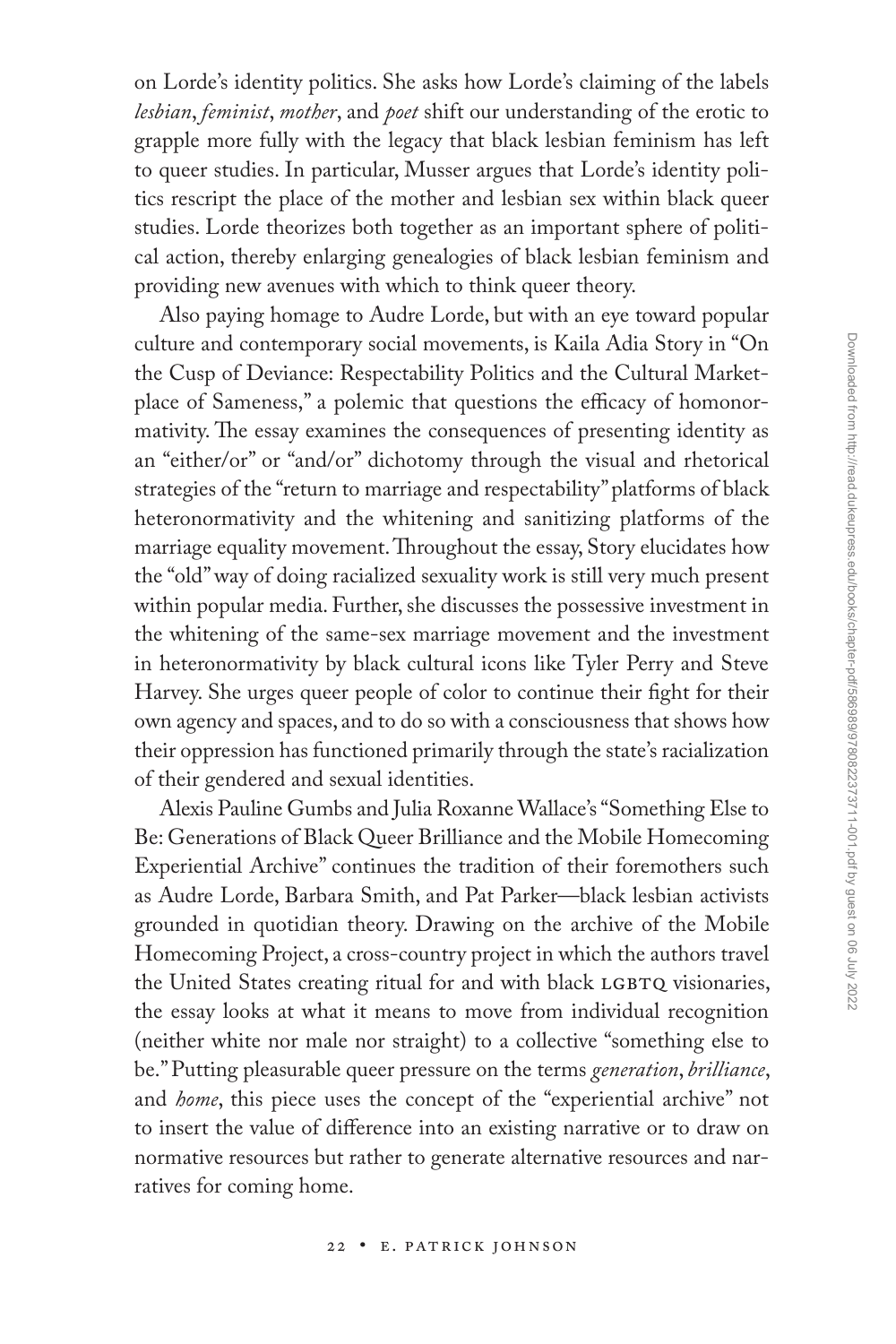<span id="page-22-0"></span>Over the past decade or so, I have mentored over a dozen graduate students, many of whom are now tenured professors and have their own monographs. It has been a privilege to watch them begin as curious students and blossom into fierce theorists, activists, and performers. And while I often tease a few of them about remaining on the teat too long and that my "milk" is all gone, the truth is, I secretly want all of them to stay close to the nest, not so that I may necessarily continue to nourish *them* but so that they may continue to teach *me.* The essays collected in *No Tea, No Shade* have done just that. They have energized me to think differently about how quickly the world can turn—for the better. To continue to throw shade on the heteronormative reproduction trope and celebrate its resignification in ballroom culture, the House of Black Queer Studies was built by mothers and fathers (and those who embody both) who were/are grand and fierce, but it is the children who are constantly remodeling the house, keeping it updated, and making it the envy of the neighbors, all the while slaying and snatching trophies as their parents watch on with a careful side eye—no tea, no shade[!34](#page-25-0)

## NOTES

1. John D'Emilio, *The World Turned: Essays on Gay History, Politics, and Culture* (Durham, NC: Duke University Press, 2002).

2. "Children" is a black gay vernacular term that refers to other gay folks of any age. My usage here in particular does not necessarily refer to chronological age because some of the contributors are my contemporaries, while some are considerably younger. I do mean to suggest, however, that despite *chronological* age, all these scholars are young in the profession.

3. See Henry Louis Gates Jr., *The Signifying Monkey: A Theory of African American Literary Criticism* (Oxford: Oxford University Press, 1988).

4. E. Patrick Johnson and Mae G. Henderson, "Introduction: Queering Black Studies/'Quaring' Queer Studies," in Johnson and Henderson, eds., *Black Queer Studies: A Critical Anthology* (Durham, NC: Duke University Press, 2005), 1.

5. Johnson and Henderson, "Introduction," 2, 90–105.

6. One of the critiques of the critique of the absence of diaspora theory is that oftentimes theories of diaspora proceed as if they have no relation to U.S. imperialism, as if displacement did not and does not continue to occur within U.S. borders or, alternatively, that the diasporic subject is always already at odds with an American one. In *The Erotic Life of Racism* (Durham, NC: Duke University Press, 2012), Sharon Holland argues that this myopic definition of diaspora, paralleled with a concomitant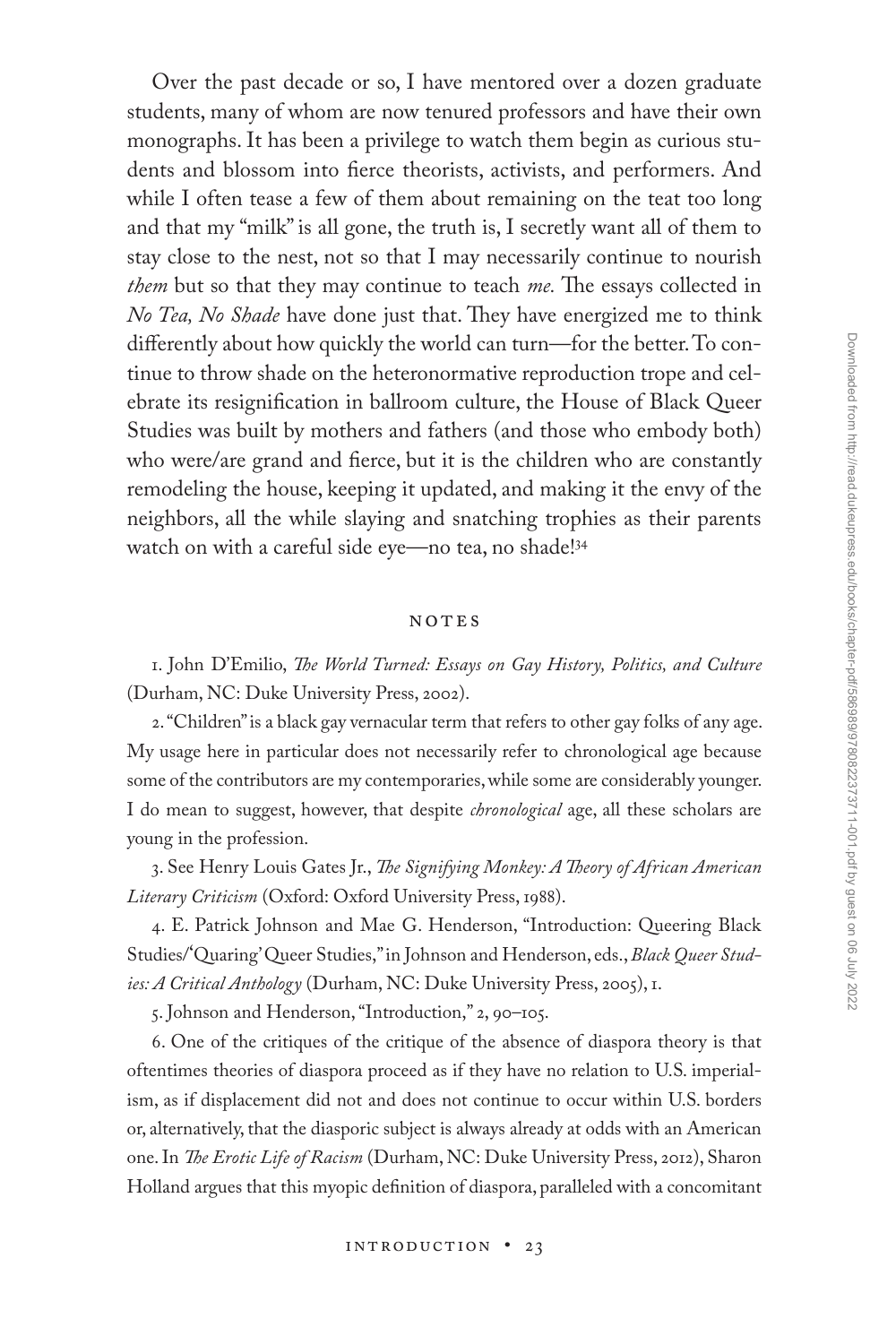<span id="page-23-0"></span>binary of "United States–based vs. diasporic," "is blind to the ways in which native peoples have also shaped discourse about the diasporic as well as the national, both at home and abroad" (86).

7. D'Emilio, *World Turned*, ix–x.

8. Cornell University and Dartmouth University both did searches in such areas in 2013, and Spelman College, a women's historically black institution, conducted a search for a scholar of black queer theory in 2014.

9. These faculty include Lyndon K. Gill, Omi Osun Joni Jones, Xavier Livermon, Matt Richardson, Omise'eke Natasha Tinsley, and Lisa B. Thompson.

10. See, for example, the special issue of *Gender, Place and Culture,* edited by Marlon M. Bailey and Rashad Shabazz, "Gender and Sexual Geographies of Blackness: New Black Cartographies of Resistance and Survival (Part 2)," 21, no. 4 (2014); Jafari S. Allen, "Black/Queer/Diaspora at the Current Conjuncture," GLQ: A Journal of Les*bian and Gay Studies* 18, nos. 2–3 (2012): 211–48; and Stacey Patton, "Who's Afraid of Black Sexuality?" *Chronicle of Higher Education* (December 3, 2012): 1–25.

11. Shaka McGlotten, *Virtual Intimacies: Media, Affect, and Queer Sociality* (Albany: State University of New York Press, 2014), 3.

12. Dwight A. McBride, *Why I Hate Abercrombie and Fitch: Essays on Race and Sexuality* (New York: New York University Press, 2005), 110.

13. Gary Fischer, *Gary in Your Pocket*, ed. Eve Kosofsky Sedgwick (Durham, NC: Duke University Press, 1996), 65.

14. Robert Reid-Pharr, *Black Gay Man* (New York: New York University Press, 2001), 94.

15. McBride, *Why I Hate Abercrombie and Fitch*, 98.

16. Marlon M. Bailey, "What I'm Told, What I Want, and What I Do" (paper presented at the Whose Beloved Community? conference, Emory University, Atlanta, GA, March 28, 2014).

17. The term "mother" comes from the black ballroom scene and denotes someone who plays a motherly figure but who does not necessarily have to be a biological woman.

18. In *Unlimited Intimacy: Reflections on the Subculture of Bareback* (Chicago: University of Chicago Press, 2009), Tim Dean examines the practice of barebacking primarily among white queer men in San Francisco. The study is an important contribution to the reconceptualization of sexual desire in the context of HIV/AIDS prevention discourse and the homonormative impulse of contemporary queer culture. Curiously, Dean's study does not focus on the practice of barebacking among men of color and particularly black men. I use the term "curious" because of the statistics that suggest that black men who have sex with other men are more likely than any other group to seroconvert. Moreover, when Dean does discuss race at any substantive length, it is to take to task two black scholars—Frantz Fanon and Dwight A. McBride—for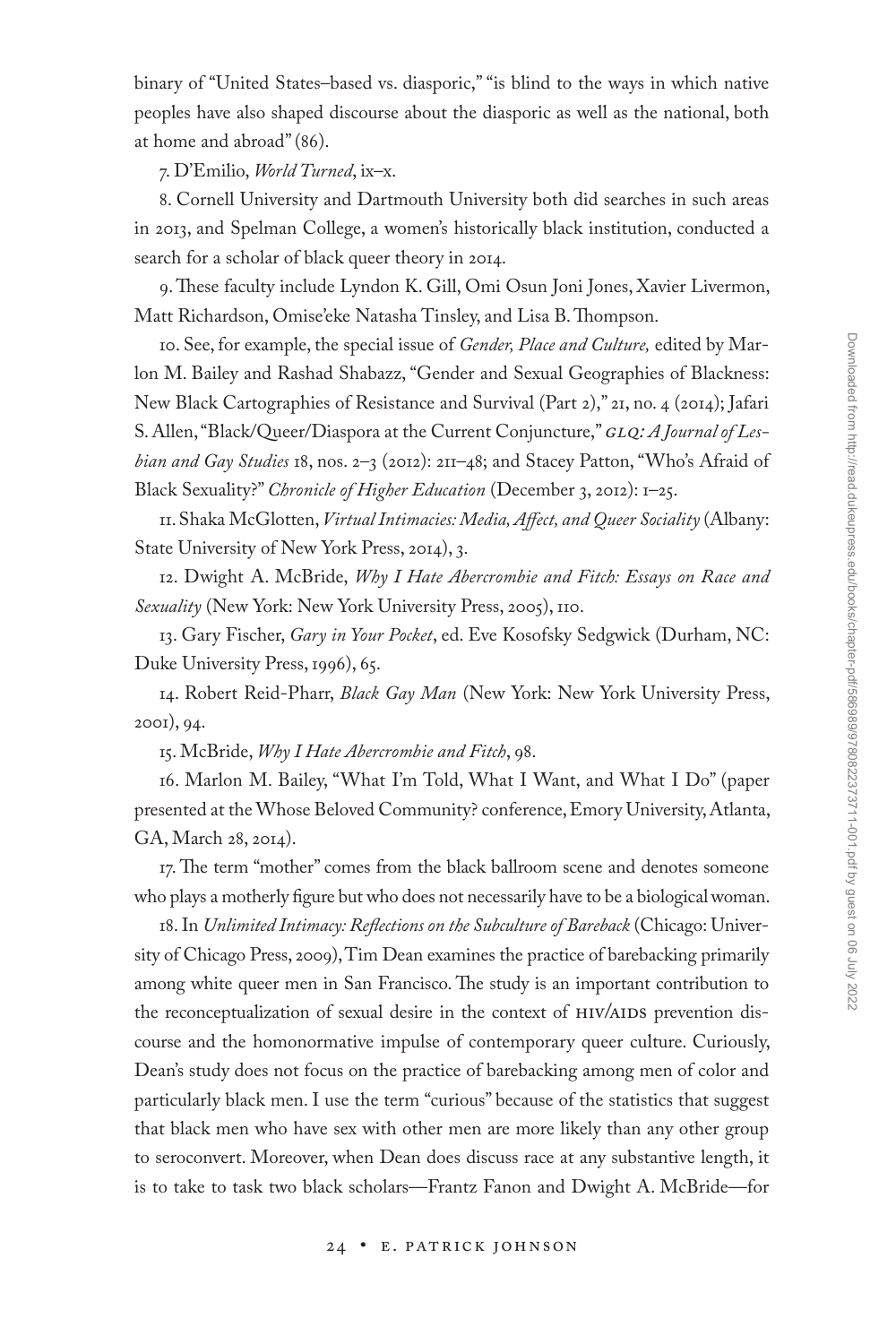<span id="page-24-0"></span>their critiques of racial fetishism. This critique of Fanon and McBride is followed by a brief close reading of a porn film titled *Niggas' Revenge*. I leave to others to engage the merits of Dean's reading of Fanon, McBride, and *Niggas' Revenge*, but what I find troubling is how, on the one hand, Dean ignores an important racialized population, failing to get its perspective on barebacking, and, on the other, rigorously critiques (on diferent grounds) two black scholars' responses to racial fetish. Fanon and McBride are not beyond critique, but it seems disingenuous not to buttress a critique of the *experience* of racial fetish with counterexamples from other raced subjects, particularly when the study in question is based on ethnographic methods.

19. Essex Hemphill, "Now We Think," in *Ceremonies: Prose and Poetry* (San Francisco: Cleis Press, 1992), 169.

20. This is another point on which new theorists and older ones may diverge. In other words, whereas black queer theorists of my generation and earlier might condone the *analysis of* raw sex, some of the new black queer theorists also condone the *practice of* raw sex and sometimes acknowledge their own engagement in and enjoyment of such practices in print. I would argue that this, too, exemplifies another major shift between the generations of scholars.

21. See, for example, Mireille Miller-Young, *A Taste for Brown Sugar: Black Women in Pornography* (Durham, NC: Duke University Press, 2014) and Jennifer C. Nash, *The Black Body in Ecstasy: Reading Race, Reading Pornography* (Durham, NC: Duke University Press, 2014).

22. Vincent Woodard, *The Delectable Negro: Human Consumption and Homoeroticism within U.S. Slave Culture* (New York: New York University Press, 2014), 220.

23. Black feminist theorist Jennifer Nash also develops a provocative analytic that she calls "black anality" in order to argue "how black female sexuality is imagined to be rooted in (and perhaps generative of) certain kinds of filthy spaces, particularly the ghetto; how black sexuality is constructed as literally and metaphorically dirty; how black sexuality is posited as toxic, nonproductive, and nonreproductive; and how black sexuality is imagined as wasteful." Nash sees her argument as a critique of black feminist theory, which "has long examined the buttocks as an imagined locus of racial-sexual difference and which has developed a set of analytics that now predominate in the study of black female sexualities: spectacularity, excess, grotesquerie, and display." See Jennifer Nash, "Black Anality," GLQ: A Journal of Lesbian and Gay Studies 20, no. 4 (2014): 441.

24. Miller-Young, *Taste for Brown Sugar*, viii.

25. Evelynn M. Hammonds, "Black (W)holes and the Geometry of Black Female Sexuality," in *Feminism Meets Queer Theory*, eds. Elizabeth Weed and Naomi Schor (Bloomington: Indiana University Press, 1997), 136–56.

26. Sharon Patricia Holland, *The Erotic Life of Racism* (Durham, NC: Duke University Press, 2012), 68–69.